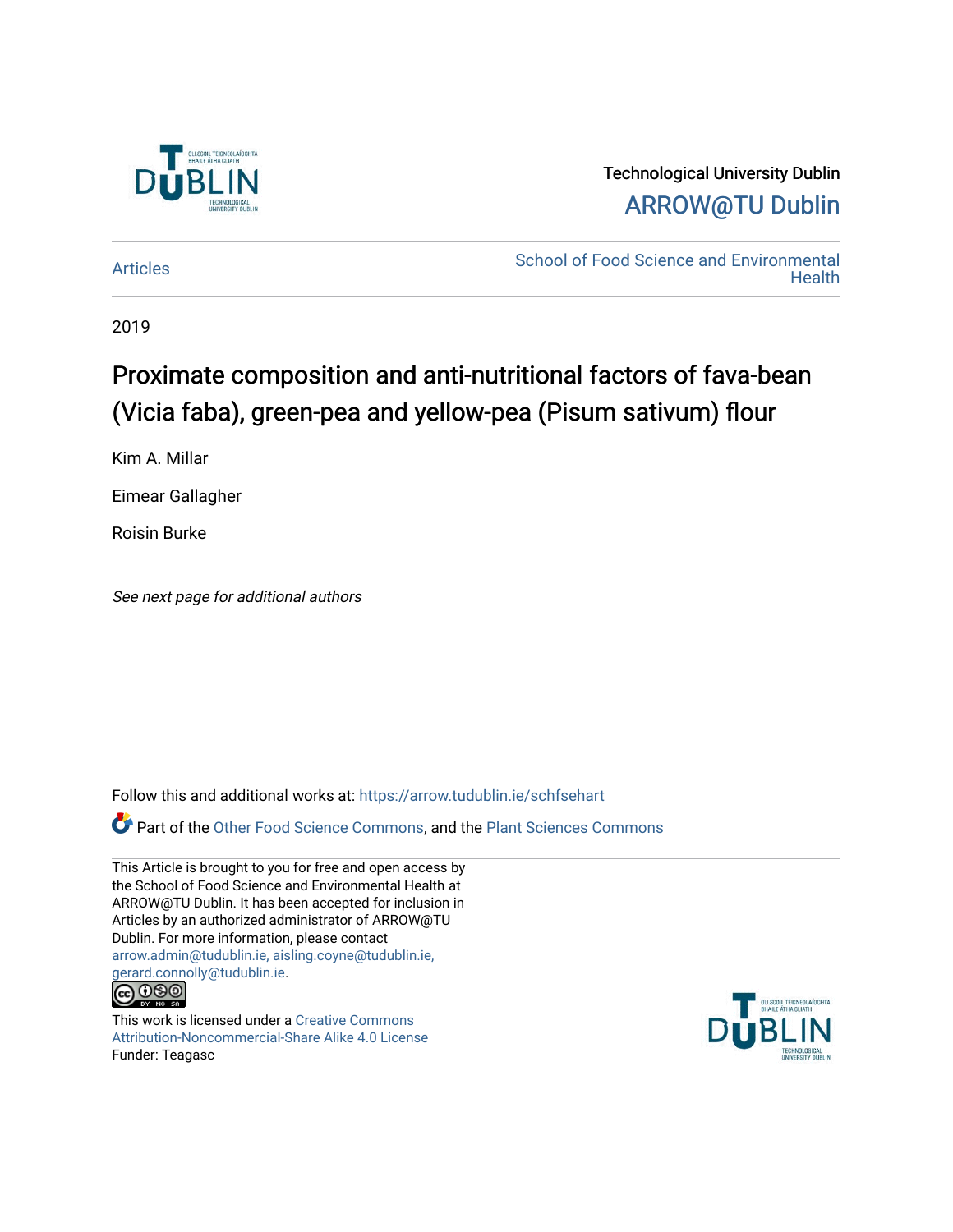# Authors

Kim A. Millar, Eimear Gallagher, Roisin Burke, Sinead McCarthy, and Catherine Barry-Ryan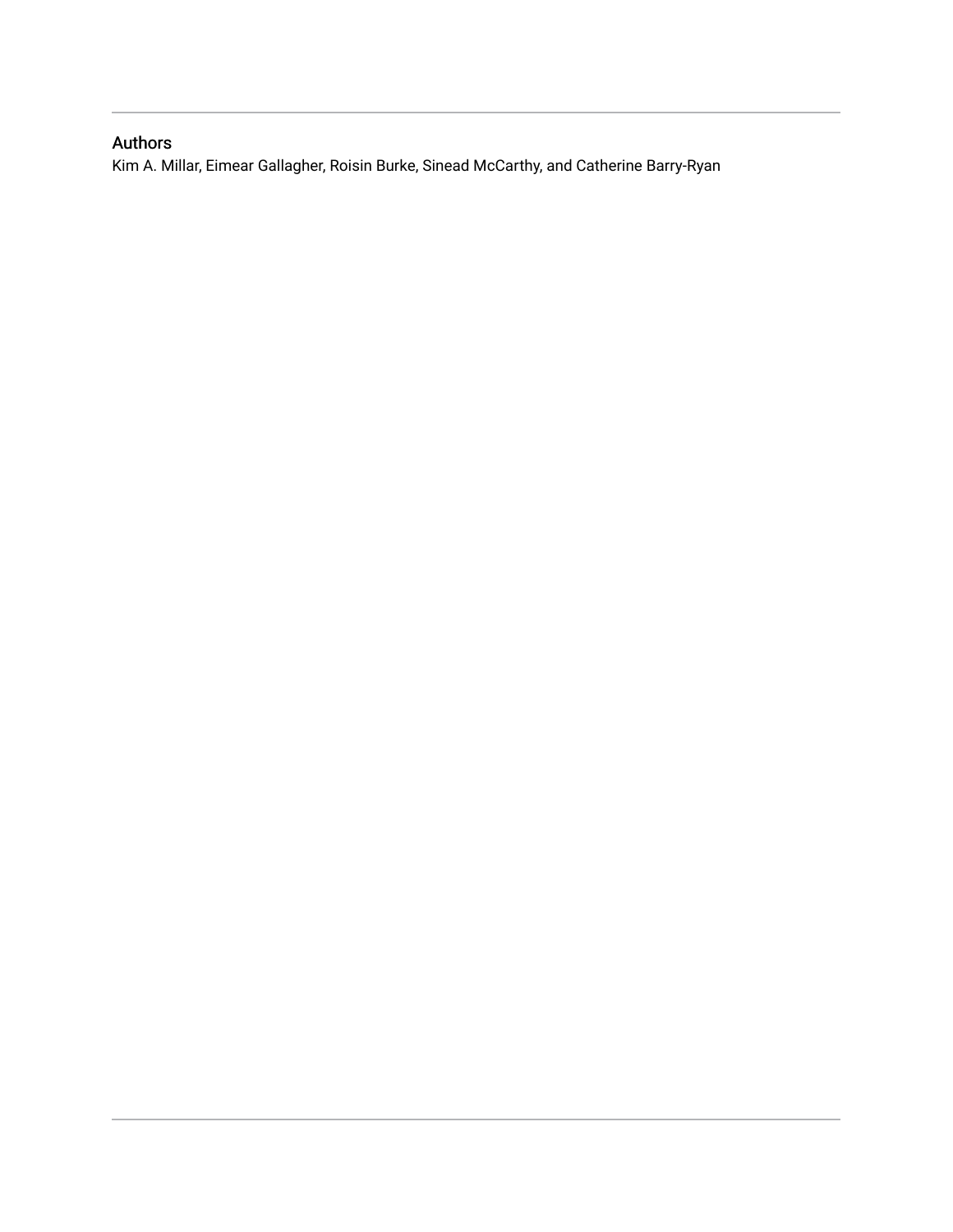Contents lists available at [ScienceDirect](http://www.sciencedirect.com/science/journal/08891575)



## Journal of Food Composition and Analysis

journal homepage: [www.elsevier.com/locate/jfca](https://www.elsevier.com/locate/jfca)



### Original Research Article

# Proximate composition and anti-nutritional factors of fava-bean (*Vicia faba*), green-pea and yellow-pea (*Pisum sativum*) flour



K.A. Mill[a](#page-2-0)r $\mathrm{^{a,b,*}}$  $\mathrm{^{a,b,*}}$  $\mathrm{^{a,b,*}}$ , E. Gallagher $\mathrm{^{b}}$ , R. Burke $\mathrm{^{c}}$  $\mathrm{^{c}}$  $\mathrm{^{c}}$ , S. McCarthy $\mathrm{^{d}}$  $\mathrm{^{d}}$  $\mathrm{^{d}}$ , C. Barry-Ryan $\mathrm{^{a}}$ 

<span id="page-2-0"></span><sup>a</sup> *School of Food Science and Environmental Health, Technological University Dublin, City Campus, Dublin 1, Ireland*

<span id="page-2-1"></span><sup>b</sup> *Department of Food Quality and Sensory Science, Teagasc Food Research Centre, Ashtown, Dublin 15, Ireland*

<span id="page-2-3"></span><sup>c</sup> *School of Culinary Arts and Food Technology, Technological University Dublin, City Campus, Dublin 1, Ireland*

<span id="page-2-4"></span><sup>d</sup> *Department of Spatial Analysis, Food Marketing & Agri Innovation, Teagasc Food Research Centre, Ashtown, Dublin 15, Ireland*

#### ARTICLE INFO

*Keywords:* Pulses Pulse flour Legume flour Plant protein Proximate composition Anti-nutrient composition

#### ABSTRACT

Pulse grains were identified as a key resource for food innovation during the International Year of the Pulse (IYP), 2016. Pulse flour offers a sustainable source of plant protein for innovation in protein enriched cereal based foods. Fava-bean (*Vicia faba*), green- and yellow-pea (*Pisum sativum*) flour were analysed for proximate composition, minerals, amino acids, phenolic content, phytic acid and trypsin inhibitory activity. Fava-bean flour had the highest protein content (28 g/100 g), while green-pea flour had the highest total dietary fibre content (15  $g/100 g$ ). All three flours contained essential amino acids in adequate quantity, highlighting them as a source of good quality protein for in the formulation of protein-enriched foods. Fava-bean flour had significantly higher phenolic content and antioxidant activity than pea flours (387 mg GAE/100 g and 250 mg AAE/ 100 g respectively). Pulse flour contained high levels of potassium and zinc, while fava-bean flour was also high in iron. Phytic acid ranged from 543 to 889 mg/100 g; the lowest of which was observed in green-pea flour. Green-pea flour also exhibited the lowest trypsin inhibition (3.7 TIU/mg). Results demonstrate the significant potential of pulse flour to enhance the nutritional value of cereal based foods which is not possible with wheat flour alone.

#### **1. Introduction**

Consumer health has become a key focus for the food industry as well as for consumers. As highlighted by [Go et al. \(2014\),](#page-8-0) the role of nutrition on the prevalence of cardiovascular disease, diabetes and obesity, has been well documented. Over the last two decades, consumers have begun to accept that foods directly contribute to their health and are now seeking nutritionally enhanced products in almost all aisles of the supermarket ([Bigliardi and Galati, 2013\)](#page-7-0). As protein consumption has been steadily increasing, consumption patterns of protein are also changing. There is an increasing drive toward plant based proteins, whereby protein enriched foods have moved beyond dairy and meat to a variety of other food sectors.

Pulses are leguminous plants which are harvested solely for their dry seeds. Unlike other legumes such as soybean and groundnut, pulse grains, including beans, chickpeas, lentils and peas, are characterised by a low fat content. While in tropical and sub-tropical countries they are the second most important source of protein after cereals, they remain largely under-utilised as a source of protein in Western countries

([Pasiakos et al., 2015\)](#page-8-1). Soybean remains the most widely consumed legume as a source of plant protein. However, recent concerns regarding genetically modified crops as well as allergen and intolerance issues have begun to drive demand for other legumes and pulses ([Giménez et al., 2012;](#page-8-2) [Felgate, 2015\)](#page-8-3). To encourage a new focus on pulses as sustainable and nutritionally important crops, the United Nations declared 2016 as the International Year of the Pulse, promoting them as "nutritious seeds for a sustainable future".

Pulse flour offers a versatile and highly nutritious source of protein for healthy food innovation. As with cereals, starch is a primary component of pulse flour making it suitable for use in nutritionally enhanced breads, pastas and other bakery products ([Giménez et al., 2012](#page-8-2); [Zafar et al., 2015](#page-9-0); [Herranz et al., 2016](#page-8-4)). Pulse flour can provide high levels of good quality protein, resistant starch and dietary fibres ([Day,](#page-8-5) [2013;](#page-8-5) [Messina, 2014\)](#page-8-6). While plant proteins have lower biological value than animal proteins, due to their low levels of sulphur-containing amino acids, pulses are a rich source of several other essential amino acids including lysine, leucine, isoleucine and phenylalanine. When combined with other grains such as wheat and rice, pulses including

<span id="page-2-2"></span>⁎ Corresponding author.

*E-mail address:* [k.adriennemillar@gmail.com](mailto:k.adriennemillar@gmail.com) (K.A. Millar).

<https://doi.org/10.1016/j.jfca.2019.103233>

Received 4 July 2018; Received in revised form 4 June 2019; Accepted 6 June 2019 Available online 14 June 2019

0889-1575/ © 2019 Elsevier Inc. All rights reserved.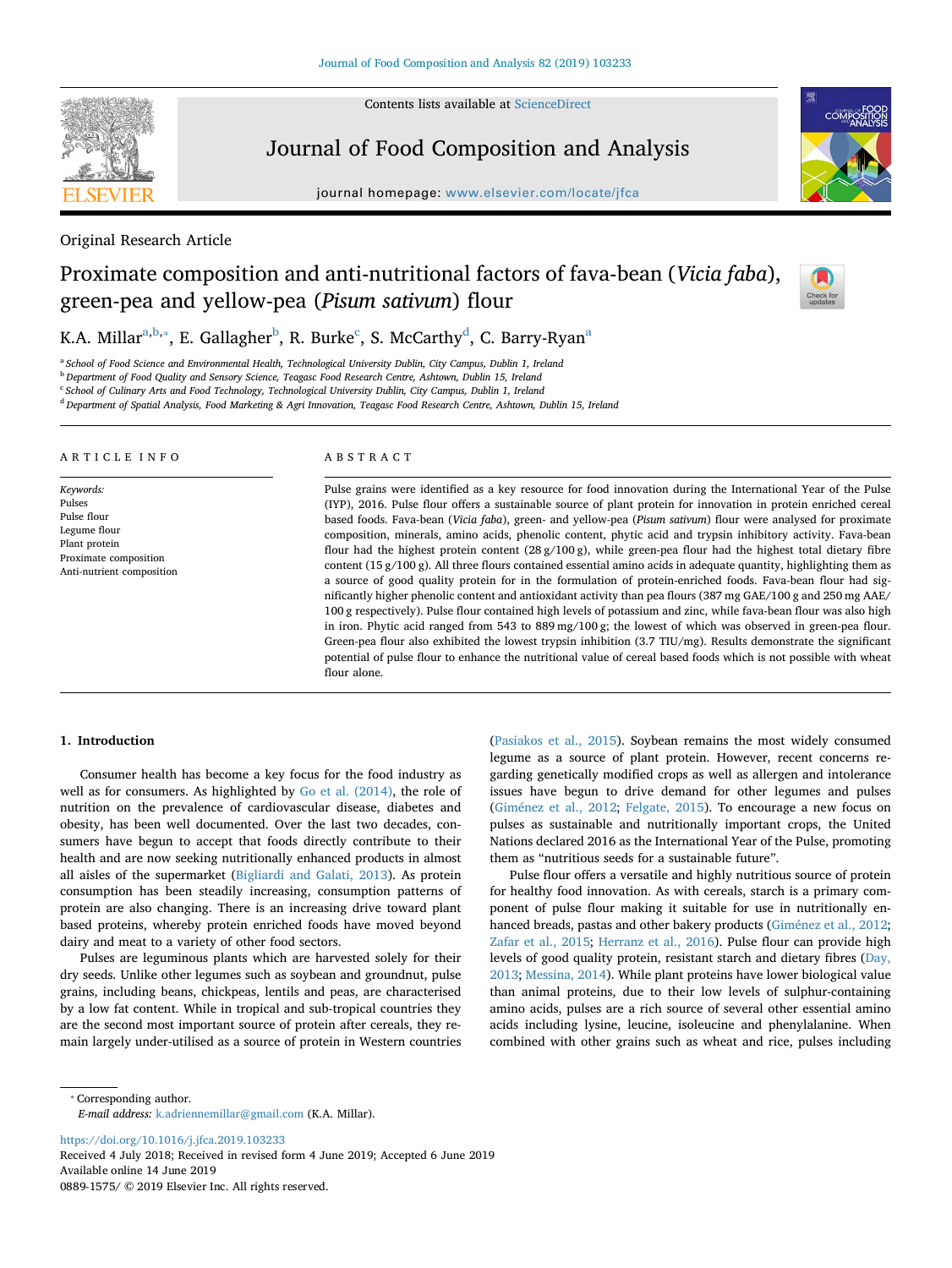peas and beans can provide a well-balanced essential amino acid profile ([Boye et al., 2010a](#page-7-1)). Pulse flour is also an important source of micronutrients, including vitamins and minerals, in particular iron, zinc, folate and other B vitamins, and phytochemicals [\(Campos-Vega et al.,](#page-7-2) [2010\)](#page-7-2). As such, pulse flour offers an alternative approach to increasing the consumption of beneficial micronutrients through food innovation and re-formulation.

Other minor components of pulse flour include proteins such as lectins and enzyme inhibitors, and phytic acid. While these have previously been considered anti-nutritional due to their ability to bind micronutrients and reduce macronutrient digestibility, some studies also show potential health benefits of including low levels of such compounds in the diet ([Campos-Vega et al., 2010\)](#page-7-2). As highlighted by [Amarakoon et al. \(2012\)](#page-7-3), the correct ratio of anti-nutrients to nutrients can reduce the negative impact on digestibility and play a beneficial role in cellular processes including antioxidant and anti-inflammatory activities.

Research into the potential applications for chickpea and lentil flour has been growing due to their wider consumption in Western populations ([Han et al., 2010;](#page-8-7) [Zafar et al., 2015\)](#page-9-0). While fava-bean and pea flour have been under utilised in human nutrition and grown mainly for animal feed ([Laudadio et al., 2012;](#page-8-8) [Messina, 2014](#page-8-6); [Tufarelli and](#page-8-9) [Laudadio, 2015](#page-8-9); [Koivunen et al., 2016\)](#page-8-10), interest in their food application is now increasing. This is somewhat due to their environmental benefits including reduced energy requirements, nitrogen fixation and their high production yield in temperate climates [\(Vollmann, 2016](#page-8-11); [Tulbek et al., 2017](#page-8-12)). Fava-bean flour has been used with wheat flour in pasta re-formulations, while pea flours have been used for the re-formulation of breads and crackers, demonstrating their potential in the manufacture of protein-enhanced products ([Giménez et al., 2012](#page-8-2); [Mondor et al., 2014;](#page-8-13) [Turco et al., 2016](#page-8-14); [Millar et al., 2017](#page-8-15)). Pulse flour is also naturally gluten-free and may also have numerous applications in enhancing the nutritional value of gluten-free foods such as pasta, breads and snacks ([Han et al., 2010;](#page-8-7) [Laleg et al., 2016\)](#page-8-16).

The objectives of the current study were to evaluate the nutritional quality of fava-bean, green-and yellow-pea flour, and assess their potential to substitute or complement wheat flour in new food formulation, particularly in relation to current nutritional guidelines and dietary requirements.

#### **2. Materials and methods**

#### *2.1. Materials*

Split fava beans (*Vicia fava,* cv. Victor), split yellow peas (*Pisum sativum* L.) and split green peas (*Pisum sativum,* cv. Large blue) were purchased from Hodmedod Ltd (Suffolk, United Kingdom): Pulses were milled using a Perten Lab mill 3100 (Perten, Australia), equipped with a 0.5–1.00 mm sieve screen for a flour particle size range of 500–900 μm. Commercial strong-wheat flour was obtained from Shackelton's Milling (Co. Meath, Ireland) and analysed as a reference flour.

All reagents used were of analytical grade. Acetone, Folin-Ciocalteu reagent, 2,2-diphenyl-1-picrylhydrazyl (DPPH), sodium carbonate (Na2CO3), sodium hydroxide (NaOH), 2,2-diphenyl-1-picrylhydrazyl (DPPH), iron chloride (FeCl3), 2,4,6-tris(2-pyridyl)-s-triazine (TPTZ), gallic acid, ascorbic acid and 6-Hydroxy-2,5,7,8-tetramethylchromane-2-carboxylic acid (Trolox) were purchased from Fisher Scientific (Fisher Scientific Ireland, Dublin, Ireland). Benzoyl-DL-arginine-*p*-nitroanilide hydrochloride (BAPNA) and all other chemicals were purchased from Sigma Aldrich (Wicklow, Ireland). Enzymes (trypsin, protease, amylase and amyloglucosidase) were purchased from Megazyme (Bray, Ireland).

#### *2.2. Proximate composition*

Moisture content of the flours was determined using the AACC method 14–15 A ([AACC, 2001\)](#page-7-4). Flour samples were weighed (10 g) and

dried using a Brabender oven at 130 °C for 1 h. Ash content was determined using AACC method 08-01.01 ([AACC, 1981](#page-7-5)). Total nitrogen was determined by the combustion method based on the Dumas principle using a nitrogen analyzer (FP-328 Leco Instrument, Leco Corporation, USA). Combustion of the samples (200  $\pm$  2 mg) took place in a sealed furnace at 1150 °C. Nitrogen to protein conversion factor of 5.70 was used to calculate total protein. Fat content was determined using the AOAC acid hydrolysis method, 922.06 ([AOAC, 2005\)](#page-7-6) using the ANKOM HCl Hydrolysis System and the ANKOM Extractor (ANKOM Technology, New York, USA). Total carbohydrate was calculated by difference (100 - sum of protein, fat, ash and moisture). Soluble (SDF) and insoluble (IDF) dietary fibre was determined according to AOAC Method 991.43, ([AOAC, 1995\)](#page-7-7) using the ANKOM dietary fibre analyser (ANKOM technology, New York, USA). Results were corrected for moisture content and reported on a g/100 g dry matter (DM) basis. The % energy provided by protein was calculated using the equation below:

$$
\% energy from protein = \frac{Grams\ of\ protein\ per\ 100\ g\ x\ Conversion\ factor\ for\ protein\ x\ \frac{100}{1}}{Total\ energy\ per\ 100\ g} \times \frac{1}{1}
$$
 (1)

Where, protein and carbohydrate provide 4 kcal/g and fat provides 9 kcal/g ([Food Safety Authority of Ireland, 2016](#page-8-17)).

#### *2.3. Amino acid analysis*

Total amino acids were determined according to the amino acid hydrolysis compendium method [\(AOAC, 2000](#page-7-8)). Proteins were hydrolysed in 6 M HCl at 110 °C for 23 h using a Glas-Col combo mantle (Gals-Col, Terre Haute, USA) for the determination of all amino acids except sulphur amino acids and tryptophan. Methionine and cysteine were oxidized with performic acid to methionine sulphone and cysteic acid, respectively, and then hydrolysed with HCl. Lysozyme was used as a control for hydrolysis. The resulting hydrolysates were diluted 1 in 2 with the internal standard, norleucine, to give a final concentration of 125 nmol/ml. Amino acids were quantified using a Jeol JLC-500/V amino acid analyser (Jeol (UK) Ltd., Garden city, Herts, UK) fitted with a Jeol Na<sup>+</sup> high performance cation exchange column. Analysis was carried out in a single replicate and an amino acid standard containing all amino acids detectable in the system was run with the samples.

#### *2.4. Mineral analysis*

Mineral content of the samples was analysed by atomic absorption spectroscopy on previously ashed samples. Analyses were performed on a 3110 Perkin-Elmer Atomic Absorption Spectrophotometer (The Perkin-Elmer Corporation, Norwalk, USA) with standard conditions for each of the elements as described by the instrument manufacturer ([Perkin-Elmer, 1994\)](#page-8-18).

#### *2.5. Phytochemical composition*

#### *2.5.1. Determination of total phenolic content and antioxidant activity*

Quantification of total phenolic content (TPC) and antioxidant activity (AOX) was carried out according to [Rajauria et al. \(2010\)](#page-8-19) with some modifications. Briefly, 1 g of flour was extracted in 10 ml of acetone (80%) for 1 h at 40 °C in a rotary incubator. Samples were centrifuged at 10,000 rpm for 10 min and the supernatant was collected. The residue was washed with fresh solvent and re-extracted twice more. The supernatants were pooled and concentrated using a rotary evaporator at 40 °C. The samples were adjusted to 10 ml with deionised water and stored in the dark at −20 °C until analysis. TPC was measured according to the Folin-Ciocalteu method as outlined by [Cox et al. \(2010\)](#page-8-20). Results were corrected for moisture and expressed as mg gallic acid equivalents (GAE) per 100 g dry matter. The 2,2-diphenyl-1-picrylhydrazyl (DPPH) radical scavenging and ferric reducing antioxidant power (FRAP) assays were carried out according to [Rajauria et al. \(2010\)](#page-8-19). DPPH radical scavenging activity was calculated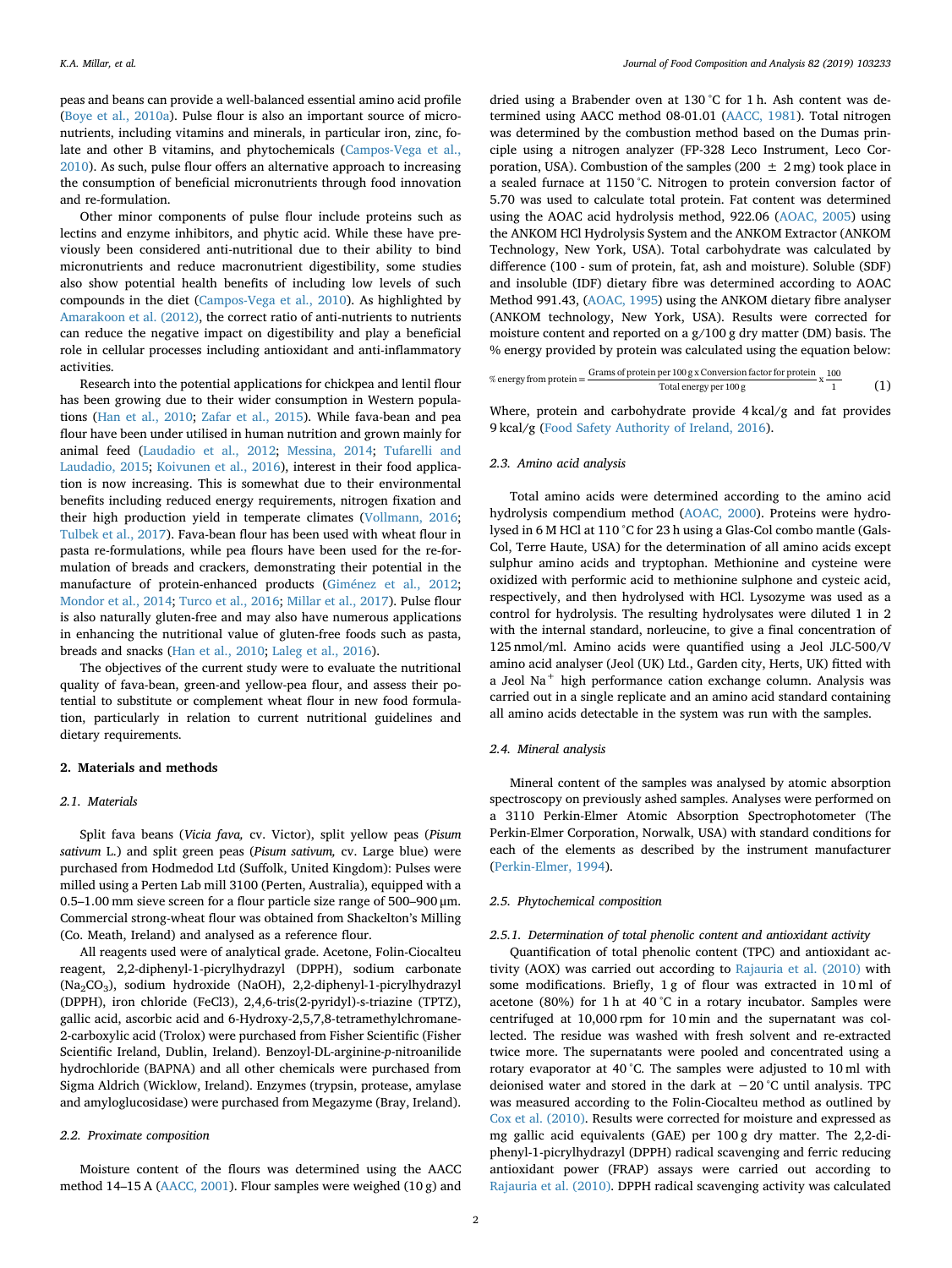<span id="page-4-0"></span>**Table 1**

*K.A. Millar, et al. Journal of Food Composition and Analysis 82 (2019) 103233*

|         |     |     | Proximate composition of fava-bean, green- and yellow-pea, and wheat flour $(g/100 g DM)$ . |                 |
|---------|-----|-----|---------------------------------------------------------------------------------------------|-----------------|
| Protein | Ash | Fat | Moisture content (%)                                                                        | Total dietary f |

|            | Protein                  | Ash                     | Fat                   | Moisture content (%) | Total dietary fibre      | Insoluble dietary fibre     | Soluble dietary fibre   |
|------------|--------------------------|-------------------------|-----------------------|----------------------|--------------------------|-----------------------------|-------------------------|
| Fava bean  | $27.99 \pm 0.06^a$       | $3.40 \pm 0.09^{\circ}$ | $1.57 \pm 0.11^a$     | $12.30 \pm 0^c$      | $13.80 \pm 0.97^{\circ}$ | $9.07 \pm 0.56^{\circ}$     | $4.74 \pm 0.40^a$       |
| Green pea  | $21.50 \pm 0.08^c$       | $2.76 \pm 0.06^{\circ}$ | $1.28 + 0.09^b$       | $10.60 \pm 0^d$      | $15.58 \pm 1.31^a$       | $10.88 \pm 1.02^{\text{a}}$ | $4.92 \pm 0.51^{\circ}$ |
| Yellow pea | $22.33 \pm 0.05^{\rm b}$ | $3.52 \pm 0.80^{\circ}$ | $1.40 + 0.04^{ab}$    | $13.35 \pm 0.1^a$    | $14.84 \pm 0.93^{\circ}$ | $9.77 + 0.68^{\circ}$       | $5.08 \pm 0.50^{\circ}$ |
| Wheat      | $12.81 + 0.06^d$         | $0.96 + 0.19^b$         | $1.53 + 0.08^{\circ}$ | $12.70 + 0^b$        | $10.08 + 1.20^b$         | $4.93 + 0.23^b$             | $5.15 + 0.99^{\circ}$   |

Data presented as means ± standard deviation from triplicate analysis.

a–d Values followed by different superscripts in the same column are significantly different (p < 0.05).

using the following equation:

% radical sequencing activity = 
$$
\frac{\text{control abs-test abs}}{\text{control abs}} \times 100
$$
 (2)

Results were corrected for moisture and expressed as mg ascorbic acid equivalents (AAE) and mg trolox equivalent (TE) per 100 g dry matter for DPPH and FRAP assays respectively.

#### *2.5.2. Phytic acid content*

Phytic acid content of flour samples was determined using Megazyme Phytate/Total Phosphorus kit (K-PHYT 11/15) (Megazyme, Bray, Ireland). Phosphorus released by phytase and alkaline phosphatase was determined colorimetrically. Phytic acid content was calculated according to manufacturer's instructions and reported as mg/ 100 g of dry matter.

#### *2.5.3. Trypsin inhibitory activity*

*2.5.3.1. Reagent preparation*. Trypsin inhibitory activity was carried out according to [Kakade et al. \(1974\)](#page-8-21) with some modifications. Tris-buffer  $(0.05 \text{ M})$  was prepared with 2.94 g of CaCl<sub>2</sub>.H<sub>2</sub>O and 6.05 g tris (hydroxymethyl) aminomethane in 900 ml distilled water. The pH was adjusted to 8.2 and the volume was brought up to 11 with distilled water. Substrate solution was prepared by dissolving 80 mg BAPNA (benzoyl-DL-arginine-*p*-nitroanilide hydrochloride) in 2 ml of DMSO and diluted to 200 ml with Tris buffer heated to 37 °C. The substrate solution was prepared fresh daily and kept at 37 °C while in use. Standard trypsin stock solution was prepared by dissolving 0.5 g porcine pancreas trypsin in 500 ml HCl (0.001 M) and kept at 4 °C. A working solution of 185 mg/l was prepared daily. When subjected to the assay procedure, 2 ml of the standard gives an absorbance value of  $0.410 \pm 0.010$ .

*2.5.3.2. Procedure*. One gram of flour was extracted with 50 ml NaOH (0.01 M) for 1 h at room temperature. The pH was monitored during extraction to be kept between 8.4 and 10.0. Extracts were diluted 1:10 to give trypsin inhibition of 30–70% [\(Liu and Markakis, 1989\)](#page-8-22). To a test tube, 2 ml trypsin solution was added to 1 ml diluted extract and 1 ml distilled water. The tubes were placed in a shaking water bath set to 37 °C. After 10 min, 5 ml BAPNA solution was added to each test tube which was vortexed for 10 s. The samples were incubated for 10 min after which 1 ml acetic acid (30%) was added to each tube to terminate the reaction. A reagent blank was prepared by adding 1 ml acetic acid to a test tube containing 2 ml trypsin and 2 ml distilled water before adding 5 ml of BAPNA solution. The absorbance due to the release of *p*nitroaniline was determined at 410 nm. Trypsin inhibitory activity (TIA) was expressed in units of trypsin inhibited (TIU) per mg of dry matter ([Kakade et al., 1974\)](#page-8-21).

#### *2.6. Statistical analysis*

All analyses were performed in triplicate, unless expressly stated otherwise. Results were expressed as mean values ± standard deviations. Analysis of variance (ANOVA) was carried out using SAS (Statistical Analysis System version 9.4, USA). Statistical significance was considered at  $p < 0.05$ . Where ANOVA indicated significant differences were present, Tukey's pairwise comparison was conducted to identify where sample differences occurred. To identify relationships between total polyphenols and antioxidant activity bivariate Pearson's correlation analysis was carried out.

#### **3. Results and discussion**

#### *3.1. Proximate composition*

The proximate composition of wheat, fava-bean, green-pea and yellow-pea flour is presented in [Table 1](#page-4-0). Moisture content varied significantly across wheat and pulse flour, from 10.6% to 12.7%. This is comparable to those previously reported for pea and bean flour [\(Petitot](#page-8-23) [et al., 2010](#page-8-23); [Turco et al., 2016](#page-8-14)). Total ash content was significantly higher for all pulse flours (2.8 to 3.5 g/100 g) compared with wheat flour  $(1 g/100 g)$ . The higher ash content of pulse flour means they have the potential to increase mineral intake in the diet when combined in food products with low ash flour such as wheat. However, high ash flour (> 1%) is generally considered poorer quality by bakers due to the dilution effect of the functional proteins ([Cauvain, 2015](#page-8-24)). This can have negative effect in bread-making and may result in reduced loaf volume ([Mohammed et al., 2014\)](#page-8-25). Plant-based emulsifiers may assist in improving such organoleptic properties ([Mastromatteo et al., 2015](#page-8-26)), while in other applications such as pastas, crackers or biscuits, sensory acceptability may be higher ([Han et al., 2010](#page-8-7); [Zucco et al., 2011](#page-9-1); [Giménez et al., 2015;](#page-8-27) [Millar et al., 2017](#page-8-15)).

Fat content was less than 2% for all pulse flour. This offers an advantage over chickpea flour which has been reported to range from 6 to 7% fat ([De Almeida Costa et al., 2006;](#page-8-28) [Thushan Sanjeewa et al., 2010](#page-8-29)), and soy flour which contains ˜20% fat ([Day, 2013](#page-8-5)). The presence of these higher levels of fat, particularly in soy flour, can be a barrier to incorporating them into foods due to the lipoxygenase-catalysed oxidation of unsaturated fatty acids to volatile compounds, affecting both the flavour and shelf-life of some food products [\(Guichard, 2002\)](#page-8-30).

Total carbohydrate content was lower in all pulse flours  $(54.7-63.9 \text{ g}/100 \text{ g})$  compared with wheat flour  $(72 \text{ g}/100 \text{ g})$ . [Berrios](#page-7-9) [et al. \(2010\)](#page-7-9) reported similar carbohydrate content in lentils and chickpeas (62.49–65.7 g/100 g). Total dietary fibre (TDF) was significantly higher in pulse flour ( $p < 0.05$ ). Pulse flour contained between 13.8 and 16.6 g/100 g TDF, compared with 10.1 g/100 g in wheat flour. TDF was higher than that reported by [Turco et al. \(2016\)](#page-8-14) and [Petitot et al. \(2010\)](#page-8-23) in fava-bean flour (6.4 and 7.3 g/100 g respectively). The current recommendation as outlined by the European Food Safety Authority (EFSA) is for consumption of  $> 25$  g fibre a day to maintain normal bowel function, aid in weight management and reduce the risks of coronary heart diseases and type 2 diabetes [\(EFSA](#page-8-31) [Panel on Dietetic Products, N.a.A., 2010](#page-8-31)). It is estimated that only 20% of people meet this recommendation however [\(European Commission,](#page-8-32) [2019\)](#page-8-32). The higher content of TDF observed in all three pulse flours, was due to the significantly higher content of insoluble dietary fibre (IDF) compared with wheat flour. Where soluble fibre (SDF) is readily soluble in water, and forms viscous solutions, IDF is not readily soluble in water, and passes undigested to the large intestine. It should be noted however that the [EFSA Panel on Dietetic Products, N.a.A. \(2010\)](#page-8-31) reported that not all dietary fibres could be easily classified by this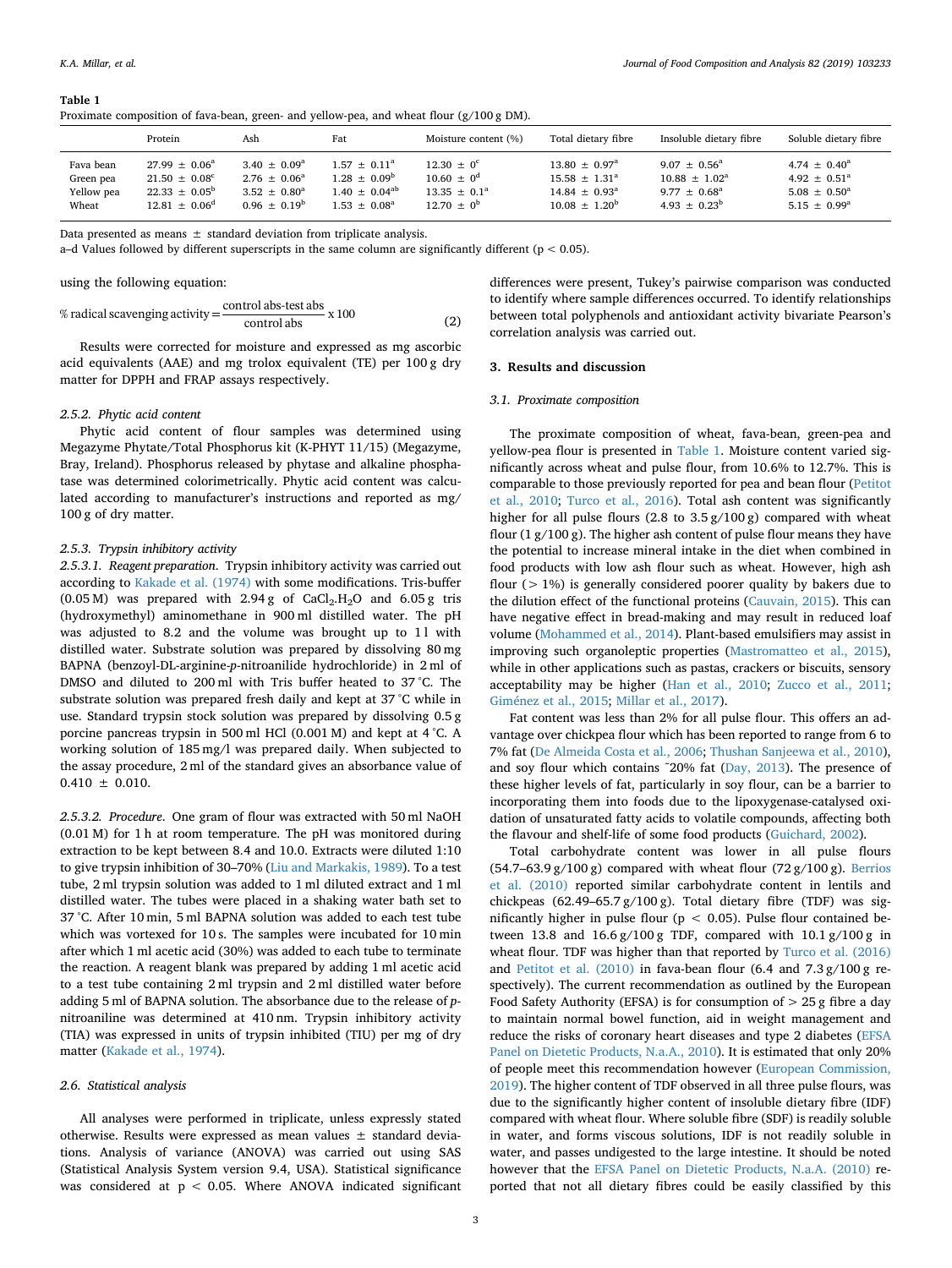method as some soluble fibres do not form viscous solutions, and solubility does not always predict the physiological effects. The ability of SDF to form viscous solutions is reported to slow down gastric emptying which reduces the absorption of glucose and triglycerides across the intestine ([Kaczmarczyk et al., 2012\)](#page-8-33). Dietary fibre that does not form viscous solutions and is passed undigested to the large intestine, including resistant starches and oligosaccharides, increases stool bulk and decreases intestinal transit time. This maintains normal bowel function and can prevent gastrointestinal disorders [\(EFSA Panel on Dietetic](#page-8-31) [Products, N.a.A., 2010\)](#page-8-31). The role of IDF in weight management is also due their role in adding bulk to the diet, inducing satiety and their lower energy density [\(Lattimer and Haub, 2010](#page-8-34)). It was reported by [Kendall et al. \(2010\)](#page-8-35) that there is also some evidence to suggest IDF may aid in the prevention of colorectal cancers. However, the authors highlighted inconsistencies in the research published to date, and that further rigorous population studies are required to establish a link. For this reason, EFSA avoided making recommendations on fibre intake for the prevention of colorectal cancers in their 2010 report and the situation has not changed since. However, the United States Food and Drug Administration (FDA) do have an approved health claim relating to dietary fibre, stating that increased consumption of dietary fibre may reduce some types of cancer when combined with a decreased consumption of fats [\(FDA, 2008\)](#page-8-36). [Lattimer and Haub \(2010\)](#page-8-34) suggested that this preventative effect may be a result of increased bile acid excretion, increased short chain fatty acid production, carcinogen binding effects, increased antioxidants, and increased vitamin and minerals intake. It had been previously believed that IDF solely contributed to the physiological effects previously mentioned; however [Kaczmarczyk et al.](#page-8-33) [\(2012\)](#page-8-33) highlighted several studies that demonstrated the role of IDF in improving insulin sensitivity, thus also potentially contributing to the prevention of type 2 diabetes.

All three pulse flours had significantly higher protein content compared with wheat flour ( $p < 0.05$ ). Fava-bean flour had the highest protein content, 27.99 g/100 g [\(Table 1\)](#page-4-0), and conversely, the lowest carbohydrate content,  $54.7 g/100 g$  (p < 0.05). The protein content observed in this study was comparable to that previously reported in beans and peas. [Masey O'Neill et al. \(2012\)](#page-8-37) reported 22–24.6 g/100 g and 19.5–22.4 g/100 g in several different cultivars of fava bean and peas. [Koivunen et al. \(2016\)](#page-8-10) reported 31.8 g/100 g in fava-bean flour (cv. Kontu). The protein content was also comparable to that of other more commonly consumed pulse flour including lentil and chickpea flours ([De Almeida Costa et al., 2006;](#page-8-28) [Chung et al., 2008](#page-8-38); [Boye](#page-7-10) [et al., 2010b;](#page-7-10) [Fares and Menga, 2012](#page-8-39)). Soy flour has a higher content of protein compared with most pulses ranging from 32 to 43 g/100 g ([Pisulewska and Pisulewski, 2000](#page-8-40); [Masey O'Neill et al., 2012\)](#page-8-37). This can also bring challenges in food product development however. It can increase the interactions of proteins with saponins and volatile flavour compounds within the food matrix, leading to the production of unpleasant beany flavours [\(Guichard, 2002;](#page-8-30) [Heng et al., 2004](#page-8-41)).

The percent contribution of protein to total energy of the flour was 32.5, 24.4, 26.3 and 14.5 for fava-bean, green- and yellow-pea and wheat flour respectively. High protein foods are those where at least 20% of the total energy is provided by protein ([Food Safety Authority of](#page-8-17) [Ireland, 2016\)](#page-8-17). All three pulse flours had more than the required 20% of energy from protein to meet the "high protein" claim. Current intake of protein in Europe is estimated at 12–20% of overall energy intake ([European Food Safety Authority, 2017](#page-8-42)). However, as [Barton \(2014\)](#page-7-11) highlighted in a report relating to plant proteins, there is a growing body of evidence to suggest small increases in protein consumption may reduce the risk of developing symptoms of metabolic syndrome. Although there is international variation, globally wheat is the highest contributor to the calories and protein consumed than any other foodstuff (USDA-FAS, 2017). Therefore, supplementing wheat flour with pulse flour in the diet may increase the contribution of protein to overall energy intake. When combined with wheat flour, fava-bean flour can increase the protein content from 12.81 to 15.85 g/100 g at just 20% substitution, and up to 20.40 g/100 g following 50% substitution. [Millar et al. \(2017\)](#page-8-15) increased the protein content of baked crackers from 8.36 g/100 g to 13.02 g/100 g following substitution of wheat flour with 40% fava-bean flour. The authors reported no significant effects on cracker texture and good sensory acceptability (> 7 in the 9-point hedonic scale). Following 10% substitution of wheat flour for malted yellow-pea flour in bread-making, [Mondor et al. \(2014\)](#page-8-13) reported an increase in protein content from 13.5 to 14.5 g/100 g with no effect on loaf volume.

Bioavailability of proteins from plants and legumes is considered poor compared with animal proteins as they contain higher levels of poorly digestible protein fractions, along with a high content of antinutritional factors including enzyme inhibitors, phytates and tannins ([Boye et al., 2010a\)](#page-7-1). While peas and beans have been reported to have higher digestibility compared with soybean, largely as a result of their lower content of trypsin inhibitors [\(Sarwar Gilani et al., 2012\)](#page-8-43), processing methods should be considered to further improve their digestibility and protein bioavailability. [Xu et al. \(2016\)](#page-8-44) observed significant increases in protein digestibility of chickpea flour following several processing steps including soaking, pressure cooking and microwave cooking. The authors reported significant inverse correlations between decreases in tannin and phytate content and increase in *in vitro* protein digestibility of the flour following processing. [Khattab and Arntfield](#page-8-45) [\(2009\)](#page-8-45) also reported significant decreases in tannin and phytate content of several varieties of bean, pea and cowpea flour following boiling, roasting and microwave cooking.

#### *3.2. Amino acids*

The amino acid composition of the pulse and wheat flour is presented in [Table 2](#page-5-0). Pulse proteins are often considered to be poor quality protein due to an imbalance of essential amino acids, compared with animal proteins, which are a rich source of all essential amino acids. All flours had similar levels of total essential amino acids, ranging from

#### <span id="page-5-0"></span>**Table 2**

Amino acid composition of fava-bean, green- and yellow-pea and wheat flour (mg/g protein).

|                           | Fava bean       | Green pea | <b>Yellow</b> pea | Wheat | mg/<br>kg<br>per<br>day <sup>A</sup> | mg/g<br>protein <sup>B</sup> |
|---------------------------|-----------------|-----------|-------------------|-------|--------------------------------------|------------------------------|
| Essential amino acids     |                 |           |                   |       |                                      |                              |
| Histidine                 | 32 <sup>a</sup> | 35        | 27                | 21    | 10                                   | 15                           |
| Isoleucine                | 36              | 35        | 38                | 32    | 20                                   | 30                           |
| Leucine                   | 71              | 70        | 77                | 78    | 39                                   | 59                           |
| Lysine                    | 55              | 63        | 70                | 42    | 30                                   | 45                           |
| Methionine                | 9               | 11        | 12                | 23    | 10                                   | 16                           |
| Phenylalanine             | 43              | 38        | 49                | 31    | 25                                   | 38 <sup>C</sup>              |
| Threonine                 | 34              | 37        | 40                | 34    | 15                                   | 23                           |
| Valine                    | 39              | 39        | 49                | 51    | 26                                   | 10                           |
| Non-essential amino acids |                 |           |                   |       |                                      |                              |
| Alanine                   | 37              | 41        | 43                | 36    |                                      |                              |
| Arginine                  | 77              | 74        | 79                | 41    |                                      |                              |
| Aspartic acid             | 102             | 109       | 114               | 53    |                                      |                              |
| Cysteic acid              | 17              | 12        | 16                | 25    |                                      |                              |
| Cysteine                  | 11              | 12        | 14                | 25    |                                      |                              |
| Glutamic acid             | 142             | 147       | 166               | 372   |                                      |                              |
| Glycine                   | 34              | 37        | 42                | 36    |                                      |                              |
| Serine                    | 43              | 43        | 47                | 52    |                                      |                              |
| Taurine                   | 21              | 31        | 21                | 38    |                                      |                              |
| Tyrosine                  | 27              | 21        | 30                | 31    |                                      |                              |

a Figures in bold contain higher mg/g protein of that amino acid compared with wheat flour.

C Phenylalanine and Tyrosine.

A Amino acid recommendations, mg/kg body mass per day for adults ([WHO/](#page-8-46) [FAO/UNU, 2007\)](#page-8-46).

B Amino acid recommendations, mg/g protein consumed for adults ([WHO/](#page-8-46) [FAO/UNU, 2007\)](#page-8-46).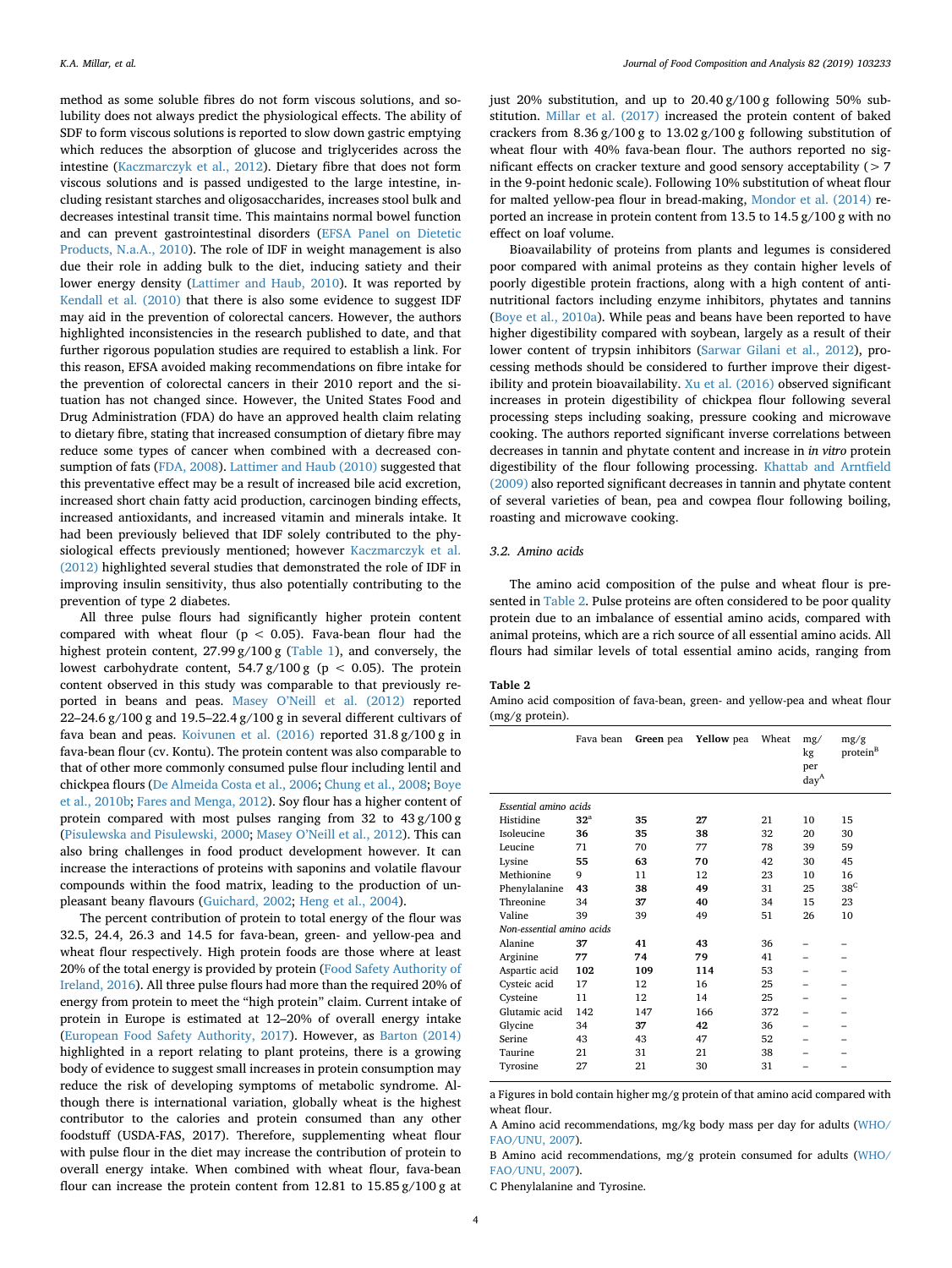310 mg/g protein in wheat flour to 362 mg/g protein in yellow-pea flour. The profile of the amino acids differed however, with fava-bean and pea flours having a higher content of histidine, isoleucine, lysine and phenylalanine compared with wheat flour. Pulse flour was found to be lower in the sulphur-containing amino acids, methionine and cysteine, which are considered the limiting amino acids of pulse proteins. In comparison, where the wheat flour was rich in methionine and cysteine, it was lower in lysine, phenylalanine, arginine and aspartic acid. The amino acid content observed in fava-bean and pea flours was in agreement with those published by [Koivunen et al. \(2016\)](#page-8-10) who reported 8 and 7 mg methionine/g protein and 16 and 13 mg cysteine/g protein in peas and fava beans respectively. Aspartic and glutamic acids were found in the highest quantity in all pulse flours. This was also in agreement with previously published data by [Siddhuraju and Becker](#page-8-47) [\(2005\);](#page-8-47) [Boye et al. \(2010b\)](#page-7-10) and [Koivunen et al. \(2016\).](#page-8-10) The total content of essential amino acids in soy flour was reported to be 386 mg/ g protein [\(Masey O'Neill et al., 2012](#page-8-37)). The amino acid profile was found to be similar to fava-bean and pea flours, with leucine and lysine found in the highest amounts, 61 and 80 mg/g protein. The authors did, however, report a higher content of methionine  $(28 \text{ mg/g protein})$ . Compared with proteins from animal sources such as whey protein, [Teba et al. \(2017\)](#page-8-48) reported total essential amino acids of 396 mg/g protein. While methionine content was similarly low (8 mg/g protein), levels of isoleucine and leucine were much higher (60 and 107 mg/g protein). With regards to consumption of plant proteins however, the data in [Table 2](#page-5-0) highlights the potential benefits that may be achieved through complementary protein intake in the diet.

#### *3.3. Mineral analysis*

All three pulse flours had significantly higher content of zinc, magnesium, iron and potassium compared to wheat flour,  $p < 0.05$ ([Table 3](#page-6-0)). Fava-bean flour had the highest content of potassium, while yellow-pea flour had the highest content of magnesium. The results in this present study were comparable to those previously published by [Cabrera et al. \(2003\)](#page-7-12) who reported 7.8–8.2 mg/100 g of iron in fava beans and 1.9–3.0 mg/100 g in peas. The authors also reported 4.3–5.0 and 3.3–6.2 mg/100 g of zinc in fava beans and peas respectively. The importance of iron in the diet has been widely reported and now has a multitude of health claims associated with it including contribution to normal cognitive function and metabolism, and reducing tiredness and fatigue [\(European Commission, 2016\)](#page-8-49). Zinc has also been established to contribute to normal cognitive function as well as carbohydrate and fatty acid metabolism [\(European Commission, 2016](#page-8-49)). In the case of iron and zinc, pulse flours were between 131–283% and 142–168% higher than wheat flour respectively. Wheat flour can be considered a source of calcium, but is low in iron, zinc and potassium, all of which are higher in pulse flours.

Taking into account the recommended mineral intake laid out by [European Food Safety Authority \(2017\)](#page-8-42) which is highlighted in [Table 3](#page-6-0), it is clear that the use of fava-bean and pea flours in food product development could make a substantial contribution to meeting these requirements through the diet.

#### *3.4. Phytochemical composition*

#### *3.4.1. Total phenolic content and antioxidant activity*

Total phenolic content (TPC) varied significantly across the different flour samples, from 68.27 mg GAE/100 g in wheat flour, to 387.52 mg GAE/100 g in fava-bean flour ([Table 4](#page-7-13). All pulse flours had significantly higher TPC compared to wheat flour ( $p < 0.001$ ). Total phenols includes tannins and phenolic acids which can effect overall digestibility of pulse flour [\(Sarwar Gilani et al., 2012](#page-8-43)). Both green-pea and yellow-pea flour had significantly lower TPC than fava-bean flour which may result in greater protein bioavailability.

The highest antioxidant activity was also observed in fava-bean flour (250.81 mg AAE/100 g and 256.43 mg TE/100 g DPPH and FRAP activity respectively). Positive correlations were observed between TPC and antioxidant activity (DPPH  $r^2 = 0.9898$ ; FRAP  $r^2 = 0.9934$ ), indicating a significant relationship between phenolic content and antioxidant activity. These results are in agreement with those reported by [Šibul et al. \(2016a\),](#page-8-50) who observed the highest antioxidant activity in fava-bean extracts compared with 6 other pulse vegetable extracts, including yellow-pea. Phenolic content and antioxidant activity of legumes vary significantly across the literature. The bioactivity of such extracts depends heavily on the extraction and assay conditions and the lack of standardisation in these methods can make comparisons difficult ([Šibul et al., 2016b\)](#page-8-51). From the results outlined in [Table 4](#page-7-13) however, it can be noted that the antioxidant activity increased by as much 567% (fava-bean flour) compared with wheat flour. The biological activities of these plant chemicals are continually becoming more understood and have the potential to play a preventative role in inflammatory conditions and metabolic syndrome, as highlighted in several reviews ([Campos-Vega et al., 2010](#page-7-2); [Babu et al., 2013;](#page-7-14) [Wang et al., 2014](#page-8-52)). The results presented in this study, demonstrates the potential of incorporating such flours into wheat based foods to increase the level of such beneficial plant chemicals in the diet. This was demonstrated by [Turco et al. \(2016\)](#page-8-14) who used a wheat-pulse flour composite to increase the nutritive value of semolina pasta. They observed a significant increase of 190% in TPC and 18% in antioxidant activity (ORAC) of extracts from semolina pasta following the addition of fava-bean flour at 35%. Similarly, [Millar et al. \(2017\)](#page-8-15) used wheat-pulse flour composites in the formulation of unleavened crackers. The authors reported an increase of up to 162% in TPC, and 182% in antioxidant activity (DPPH), following substitution of wheat flour for fava-bean, green- and yellow-pea flours at 35%.

#### <span id="page-6-0"></span>**Table 3**

Mineral composition of fava-bean, green- and yellow-pea, and wheat flour (mg/100 g DM), requirements for making nutritional claims on foods, and recommended dietary intake of each mineral.

|               | Zinc                    | Magnesium                   | Calcium                    | Iron                    | Potassium                      |
|---------------|-------------------------|-----------------------------|----------------------------|-------------------------|--------------------------------|
| Fava bean     | $4.18 + 0.9a$           | $101.55 \pm 3.89^b$         | $172.65 \pm 47.06^a$       | $5.48 \pm 0.84^a$       | $1220.45 \pm 53.83^a$          |
| Green pea     | $3.88 \pm 1.28^{\rm a}$ | $103.2 \pm 5.7^{ab}$        | $113.53 \pm 36.11^a$       | $3.31 \pm 0.36^a$       | $1043.91 + 17.14^b$            |
| Yellow pea    | $3.78 \pm 1.13^{\rm a}$ | $114.2 \pm 2.92^{\text{a}}$ | $169.66 \pm 27.48^a$       | $3.92 \pm 1.19^a$       | $1099.16 + 27.75^{\mathrm{b}}$ |
| Wheat         | $1.56 \pm 0.42^b$       | $45.8 \pm 4.64^c$           | $174.66 \pm 91.79^{\circ}$ | $1.43 \pm 0.98^{\rm b}$ | $197.58 + 6.12^c$              |
| High in       | 3.2                     | 112.4                       | 240                        | 4.4                     | 600                            |
| Source of     | 1.6                     | 56.2                        | 120                        | 2.2                     | 300                            |
| $RI^{\Delta}$ | 10                      | 375                         | 800                        | 14                      | 2000                           |

Data presented as means  $\pm$  standard deviation from triplicate analysis.

a–c Values followed by different superscripts in the same column are significantly different (p < 0.05).

Figures in bold are categorised as 'high in' the mineral (provide at least 30% of the RI in 100 g).

Figures in italics are categorised as 'source of' the mineral (provide at least 15% of the RI in 100 g) ([Food Safety Authority of Ireland, 2016](#page-8-17)).

Δ Dietary reference value of minerals (mg/day) for adults (≥25yrs) (European Food Safety Authority, 2017).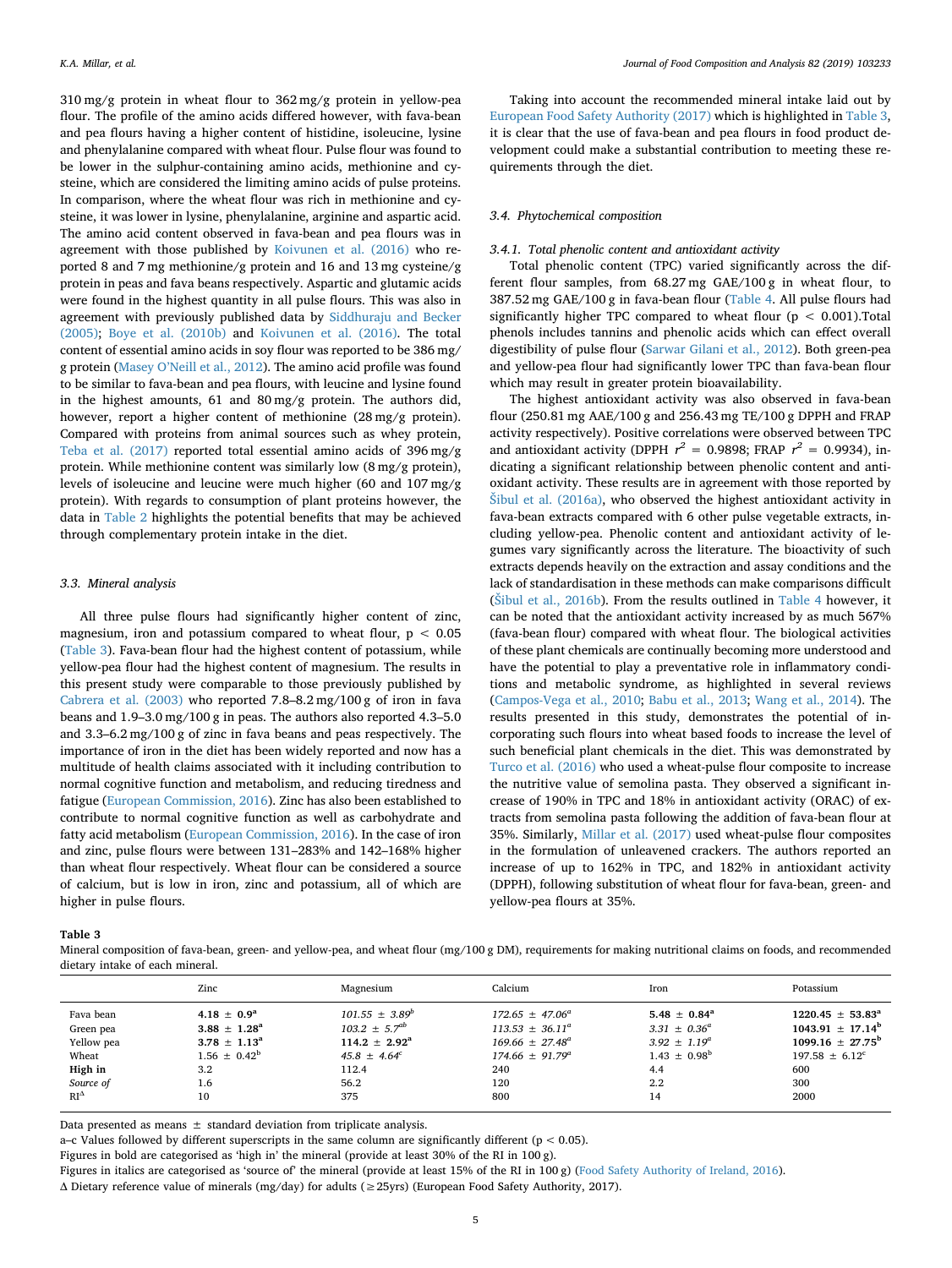#### <span id="page-7-13"></span>**Table 4**

|                                               | TPC mg $GAE/100g$                                                                                                  | DPPH mg $AAE/100g$                                                                                          | FRAP mg TE/100 g                                                                                                  | T <sub>I</sub> U/mg                                                                                  | PA mg/ $100 g$                                                                                                     | $PA: Zinc^{\Delta}$              | PA : Iron                        |  |
|-----------------------------------------------|--------------------------------------------------------------------------------------------------------------------|-------------------------------------------------------------------------------------------------------------|-------------------------------------------------------------------------------------------------------------------|------------------------------------------------------------------------------------------------------|--------------------------------------------------------------------------------------------------------------------|----------------------------------|----------------------------------|--|
| Fava bean<br>Green pea<br>Yellow pea<br>Wheat | $387.52 \pm 14.32^{\circ}$<br>$121.93 \pm 1.00^{\mathrm{b}}$<br>$129.85 \pm 2.58^{\mathrm{b}}$<br>$68.27 + 2.29^c$ | $250.81 \pm 7.86^a$<br>57.66 $\pm$ 9.07 <sup>b</sup><br>$60.97 \pm 10.56^{\mathrm{b}}$<br>$37.58 + 11.73^b$ | $256.43 \pm 30.37^{\circ}$<br>$49.44 \pm 12.70^{\mathrm{b}}$<br>58.98 $\pm$ 2.79 <sup>b</sup><br>$19.76 + 7.74^c$ | $5.45 \pm 1.11^a$<br>$3.69 \pm 0.82^{\rm b}$<br>4.34 $\pm$ 0.38 <sup>b</sup><br>$1.9 + 0.30^{\circ}$ | $888.6 \pm 37.58^{\circ}$<br>543.41 $\pm$ 25.62 <sup>ab</sup><br>$574.14 \pm 84.38^{\circ}$<br>$356.66 \pm 7.10^b$ | 1:213<br>1:140<br>1:152<br>1:228 | l:162<br>1:159<br>1:146<br>1:249 |  |

Data presented as means ± standard deviation from triplicate analysis.

Phytochemical composition of fava-bean, green- and yellow-pea, and wheat flour.

a–c Values followed by different superscripts in the same column are significantly different ( $p < 0.05$ ).

TPC: Total phenolic content; DPPH: 2,2-diphenyl-1-picrylhydrazyl; FRAP: Ferric reducing anti-oxidant power; TIU: Trypsin inhibition units; PA: Phytic acid. ΔRatio of mineral content (zinc and iron) to phytic acid content.

#### *3.4.2. Phytic acid*

Pulse flour had a higher content of phytic acid (PA) compared with wheat flour [\(Table 4](#page-7-13)). Fava-bean flour had the highest overall, 149% higher content than in wheat flour. This was higher than previously published values for chickpeas (600–790 mg/100 g) and lentils (675 mg/100 g) ([Martín-Cabrejas et al., 2009;](#page-8-53) [Pedrosa et al., 2012](#page-8-54)). It was however, lower than the value reported by [Kumar et al. \(2006\)](#page-8-55) in soy (3170–3900 mg/100 g). Green and yellow-pea flour had a lower content of PA, 543 and 574 mg/100 g respectively. [Wang et al. \(2008\)](#page-8-56) reported 640–830 mg/100 g PA across six different pea species, while [Amarakoon et al. \(2012\)](#page-7-3) reported 490–710 mg/100 g PA in six species. While PA may have some beneficial health effects ([Campos-Vega et al.,](#page-7-2) [2010\)](#page-7-2), high levels of consumption can be harmful to health due to their ability to form chemical complexes with minerals, particularly iron and zinc, reducing their absorption through the diet ([Amarakoon et al.,](#page-7-3) [2012\)](#page-7-3). The mineral recommendations as set out by the [European Food](#page-8-42) [Safety Authority \(2017\)](#page-8-42) advise an increase in consumption of zinc in the case of high phytic acid intake (300–1200 mg/day) by 2–7 mg/day, to allow for sufficient zinc bioavailability. While wheat flour had the lowest PA content, it also had the lowest content iron and zinc. This resulted in a higher ratio of PA to both zinc and iron, compared with pulse flour [\(Table 4](#page-7-13)). A more favourable ration of PA to zinc and iron was observed in the pulse flours, in green pea flour which had the lowest ratio of PA to both zinc and iron. [Amarakoon et al. \(2012\)](#page-7-3) also identified peas as a rich source of minerals with a naturally low content of phytic acid.

#### *3.4.3. Trypsin inhibitory activity*

Trypsin inhibitory activity was highest in the fava-bean flour and was significantly higher in all pulse flours compared with wheat flour, by 94–187%,  $p < 0.01$ , ([Table 4](#page-7-13)). However, the pea flours had significantly lower TIU/mg than fava-bean flour, and these results were comparable to those by [Pisulewska and Pisulewski \(2000\),](#page-8-40) who reported between 2.5 and 4.5 TIU/mg. The results observed in this study were lower than those reported by [Guillamón et al. \(2008\)](#page-8-57) who observed between 5–10 and 6–15 TIU/mg, for both fava-bean and pea flours respectively. Lentils and chickpeas were reported to contain 4.9 and 11.7 TIU/mg respectively ([Pedrosa et al., 2012\)](#page-8-54), while soybeans can contain as much 55–63 TIU/mg [\(Pisulewska and Pisulewski, 2000](#page-8-40)). As with phytic acid, while they may have some health benefits, trypsin inhibitors have the potential to reduce digestibility and as such lower levels are desirable. From results presented in [Table 4,](#page-7-13) pea flours have the more desirable TIU content compared with fava-bean flour.

#### **4. Conclusions**

Fava-bean flour had the highest protein content while green-pea flour had the highest dietary fibre content. All three pulse flours contained essential amino acids in adequate quantity, highlighting their potential application in developing protein-enriched foods. All pulse flours had significantly higher total mineral content compared with that of wheat flour, particularly for potassium and magnesium, with 100 g contributing to almost half of the recommended dietary intake. Fava-

bean flour had significantly higher polyphenol content and antioxidant activity compared with green-pea and yellow-pea flours. However, green- and yellow-pea flours had a more favourable profile overall, considering their lower content of phytic acid and trypsin inhibitory activity, which would increase the bio-availability of proteins and minerals. The macro- and micro-nutrient profile of these pulse flours demonstrate their potential application in enhancing the nutritional quality of cereal based foods re-formulated with these flours. Further studies on the digestibility and bioavailability of these macro- and micro-nutrients will provide valuable information on the overall nutritional value of these foods to the consumer.

#### **Acknowledgements**

The authors wish to thank Anne-Marie McAuliffe of Teagasc Food Research Centre, Moorepark for her assistance with amino acid analysis; and the Teagasc Walsh Fellowship programme for funding this research.

#### **Appendix A. Supplementary data**

Supplementary material related to this article can be found, in the online version, at doi:<https://doi.org/10.1016/j.jfca.2019.103233>.

#### **References**

- <span id="page-7-5"></span>[AACC, 1981. Approved methods of analysis. Method 08-01.01.Ash Basic Method, 11th ed.](http://refhub.elsevier.com/S0889-1575(18)30498-8/sbref0005) [AACC International, St. Paul, Minnesota, USA.](http://refhub.elsevier.com/S0889-1575(18)30498-8/sbref0005)
- <span id="page-7-4"></span>[AACC, 2001. Approved methods of analysis. Method 44-15.02., Moisture: Air Oven](http://refhub.elsevier.com/S0889-1575(18)30498-8/sbref0010) [Methods, 11th ed. AACC International, St. Paul, Minnesota, USA.](http://refhub.elsevier.com/S0889-1575(18)30498-8/sbref0010)
- <span id="page-7-3"></span>[Amarakoon, D., Thavarajah, D., McPhee, K., Thavarajah, P., 2012. Iron-, zinc-, and](http://refhub.elsevier.com/S0889-1575(18)30498-8/sbref0015) [magnesium-rich field peas \(Pisum sativum L.\) with naturally low phytic acid: a po](http://refhub.elsevier.com/S0889-1575(18)30498-8/sbref0015)[tential food-based solution to global micronutrient malnutrition. J. Food Compos.](http://refhub.elsevier.com/S0889-1575(18)30498-8/sbref0015) [Anal. 27 \(1\), 8–13](http://refhub.elsevier.com/S0889-1575(18)30498-8/sbref0015).
- <span id="page-7-7"></span>[AOAC, 1995. Official methods of analysis. Method 991.43 Total, Soluble, and Insoluble](http://refhub.elsevier.com/S0889-1575(18)30498-8/sbref0020) [Dietary Fibre in Foods, 15th ed. Association of Official Analytical Chemists,](http://refhub.elsevier.com/S0889-1575(18)30498-8/sbref0020) [Arlington, USA](http://refhub.elsevier.com/S0889-1575(18)30498-8/sbref0020).
- <span id="page-7-8"></span>[AOAC, 2000. AOAC Official Methods of Analysis, Official Method 994.12 Amino Acids in](http://refhub.elsevier.com/S0889-1575(18)30498-8/sbref0025) [Feed: Amino Acid Hydrolysis Compendium Method. Association of Official Analytical](http://refhub.elsevier.com/S0889-1575(18)30498-8/sbref0025) [Chemists, Gaithersburg, Maryland, USA](http://refhub.elsevier.com/S0889-1575(18)30498-8/sbref0025).
- <span id="page-7-6"></span>[AOAC, 2005. Official methods of analysis. Method 922.06 Total Fat by Acid Hydrolysis,](http://refhub.elsevier.com/S0889-1575(18)30498-8/sbref0030) [15th ed. Association of Offical Analytical Chemists, Arlington, USA](http://refhub.elsevier.com/S0889-1575(18)30498-8/sbref0030).
- <span id="page-7-14"></span>[Babu, P.V.A., Liu, D., Gilbert, E.R., 2013. Recent advances in understanding the anti](http://refhub.elsevier.com/S0889-1575(18)30498-8/sbref0035)[diabetic actions of dietary flavonoids. J. Nutr. Biochem. 24 \(11\), 1777–1789](http://refhub.elsevier.com/S0889-1575(18)30498-8/sbref0035).
- <span id="page-7-11"></span>[Barton, C., 2014. Opportunities in Plant-Based Proteins. An Analysis of Soy, Pea and Rice](http://refhub.elsevier.com/S0889-1575(18)30498-8/sbref0040) [Proteins, and the Future Outlook for Emerging Ingredients. Datamonitor Consumer](http://refhub.elsevier.com/S0889-1575(18)30498-8/sbref0040).
- <span id="page-7-9"></span>[Berrios, J.D.J., Morales, P., Cámara, M., Sánchez-Mata, M.C., 2010. Carbohydrate com](http://refhub.elsevier.com/S0889-1575(18)30498-8/sbref0045)[position of raw and extruded pulse flours. Food Res. Int. 43 \(2\), 531–536](http://refhub.elsevier.com/S0889-1575(18)30498-8/sbref0045).
- <span id="page-7-0"></span>[Bigliardi, B., Galati, F., 2013. Innovation trends in the food industry: the case of func](http://refhub.elsevier.com/S0889-1575(18)30498-8/sbref0050)[tional foods. Trends Food Sci. Technol. 31 \(2\), 118–129](http://refhub.elsevier.com/S0889-1575(18)30498-8/sbref0050).
- <span id="page-7-1"></span>[Boye, J., Zare, F., Pletch, A., 2010a. Pulse proteins: processing, characterization, func](http://refhub.elsevier.com/S0889-1575(18)30498-8/sbref0055)[tional properties and applications in food and feed. Food Res. Int. 43 \(2\), 414–431](http://refhub.elsevier.com/S0889-1575(18)30498-8/sbref0055).
- <span id="page-7-10"></span>[Boye, J.I., Aksay, S., Roufik, S., Ribéreau, S., Mondor, M., Farnworth, E., Rajamohamed,](http://refhub.elsevier.com/S0889-1575(18)30498-8/sbref0060) [S.H., 2010b. Comparison of the functional properties of pea, chickpea and lentil](http://refhub.elsevier.com/S0889-1575(18)30498-8/sbref0060) [protein concentrates processed using ultrafiltration and isoelectric precipitation](http://refhub.elsevier.com/S0889-1575(18)30498-8/sbref0060) [techniques. Food Res. Int. 43 \(2\), 537–546.](http://refhub.elsevier.com/S0889-1575(18)30498-8/sbref0060)
- <span id="page-7-12"></span>[Cabrera, C., Lloris, F., Giménez, R., Olalla, M., López, M.C., 2003. Mineral content in](http://refhub.elsevier.com/S0889-1575(18)30498-8/sbref0065) [legumes and nuts: contribution to the Spanish dietary intake. Sci. Total Environ. 308](http://refhub.elsevier.com/S0889-1575(18)30498-8/sbref0065) [\(1–3\), 1–14.](http://refhub.elsevier.com/S0889-1575(18)30498-8/sbref0065)
- <span id="page-7-2"></span>[Campos-Vega, R., Loarca-Piña, G., Oomah, B.D., 2010. Minor components of pulses and](http://refhub.elsevier.com/S0889-1575(18)30498-8/sbref0070) [their potential impact on human health. Food Res. Int. 43 \(2\), 461–482](http://refhub.elsevier.com/S0889-1575(18)30498-8/sbref0070).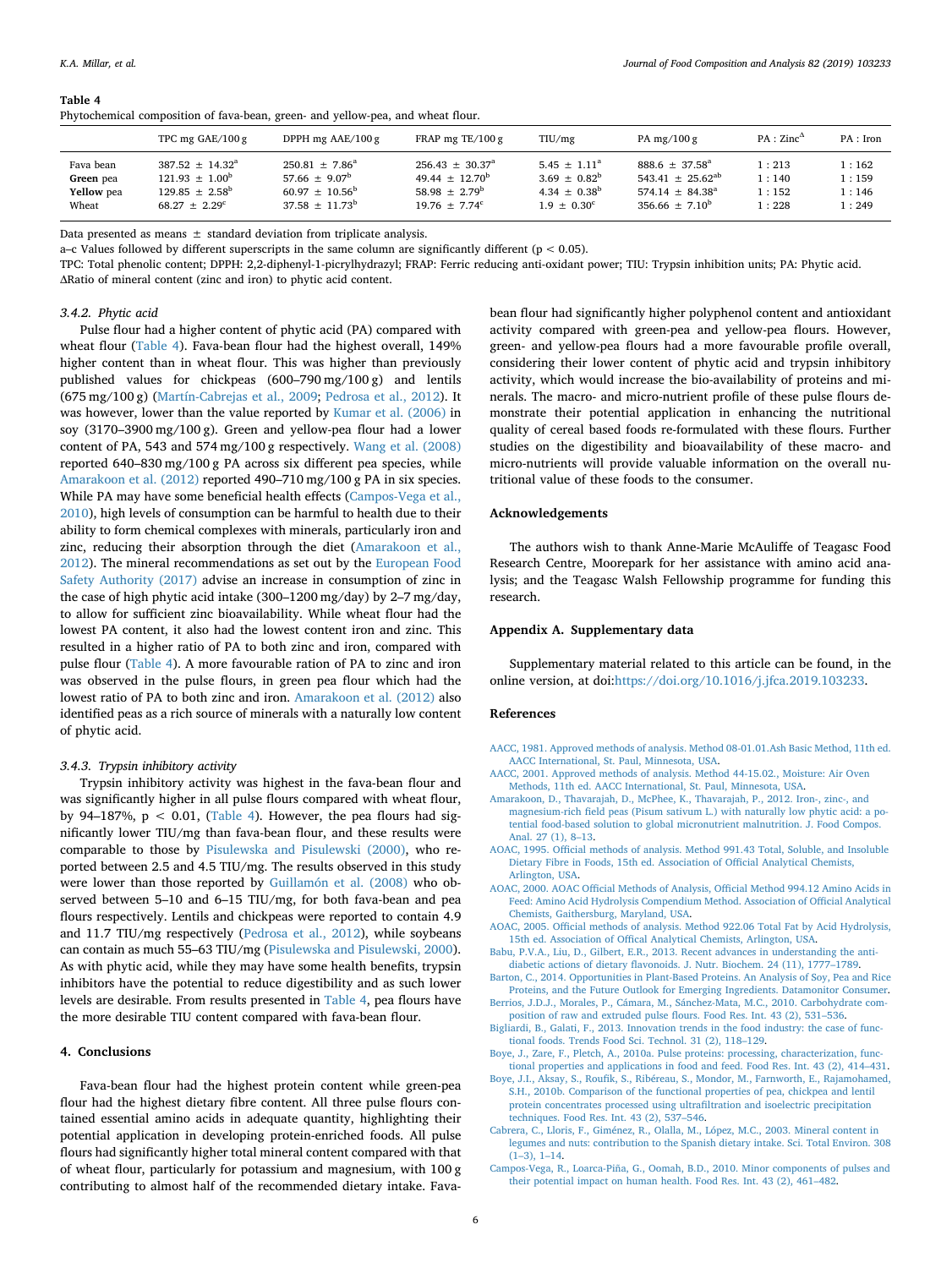*K.A. Millar, et al. Journal of Food Composition and Analysis 82 (2019) 103233*

<span id="page-8-24"></span>[Cauvain, S., 2015. Technology of Breadmaking, 3rd ed. Springer, Switzerland](http://refhub.elsevier.com/S0889-1575(18)30498-8/sbref0075).

- <span id="page-8-38"></span>[Chung, H.-J., Liu, Q., Peter Pauls, K., Fan, M.Z., Yada, R., 2008. In vitro starch digest](http://refhub.elsevier.com/S0889-1575(18)30498-8/sbref0080)[ibility, expected glycemic index and some physicochemical properties of starch and](http://refhub.elsevier.com/S0889-1575(18)30498-8/sbref0080) [flour from common bean \(Phaseolus vulgaris L.\) varieties grown in Canada. Food Res.](http://refhub.elsevier.com/S0889-1575(18)30498-8/sbref0080) [Int. 41 \(9\), 869–875.](http://refhub.elsevier.com/S0889-1575(18)30498-8/sbref0080)
- <span id="page-8-20"></span>[Cox, S., Abu-Ghannam, N., Gupta, S., 2010. An assessment of the antioxidant and anti](http://refhub.elsevier.com/S0889-1575(18)30498-8/sbref0085)[microbial activity of six species of edible Irish seaweeds. Int. Food Res. 17, 205–220.](http://refhub.elsevier.com/S0889-1575(18)30498-8/sbref0085)
- <span id="page-8-5"></span>[Day, L., 2013. Proteins from land plants – potential resources for human nutrition and](http://refhub.elsevier.com/S0889-1575(18)30498-8/sbref0090) [food security. Trends Food Sci. Technol. 32 \(1\), 25–42.](http://refhub.elsevier.com/S0889-1575(18)30498-8/sbref0090)
- <span id="page-8-28"></span>[De Almeida Costa, G.E., da Silva Queiroz-Monici, K., Pissini Machado Reis, S.M., de](http://refhub.elsevier.com/S0889-1575(18)30498-8/sbref0095) [Oliveira, A.C., 2006. Chemical composition, dietary fibre and resistant starch con](http://refhub.elsevier.com/S0889-1575(18)30498-8/sbref0095)[tents of raw and cooked pea, common bean, chickpea and lentil legumes. Food Chem.](http://refhub.elsevier.com/S0889-1575(18)30498-8/sbref0095) [94 \(3\), 327–330.](http://refhub.elsevier.com/S0889-1575(18)30498-8/sbref0095)
- <span id="page-8-31"></span>[EFSA Panel on Dietetic Products, N.a.A, 2010. Scientific Opinion on Dietary Reference](http://refhub.elsevier.com/S0889-1575(18)30498-8/sbref0100) [Values for carbohydrates and dietary fibre. EFSA J. 8 \(3\), 1462.](http://refhub.elsevier.com/S0889-1575(18)30498-8/sbref0100)
- <span id="page-8-49"></span>European Commission, 2016. EU Register on Nutrition and Health Claims. Available From European Commission EU Register on Health and Nutrition Claims. Retrieved 17/01/2017, from European Commission. [http://ec.europa.eu/food/safety/](http://ec.europa.eu/food/safety/labelling_nutrition/claims/register/public/?event=search) [labelling\\_nutrition/claims/register/public/?event=search](http://ec.europa.eu/food/safety/labelling_nutrition/claims/register/public/?event=search).
- <span id="page-8-32"></span>European Commission, 2019. Health Promotion and Disease Prevention Gateway [Online]. Available: [https://ec.europa.eu/jrc/en/health-knowledge-gateway/](https://ec.europa.eu/jrc/en/health-knowledge-gateway/promotion-prevention/nutrition/fibre) [promotion-prevention/nutrition/fibre](https://ec.europa.eu/jrc/en/health-knowledge-gateway/promotion-prevention/nutrition/fibre) (Accessed 26 February 2019). .
- <span id="page-8-42"></span>[European Food Safety Authority, 2017. Dietary Reference Values for Nutrients: Summary](http://refhub.elsevier.com/S0889-1575(18)30498-8/sbref0115) [Report. EFSA supporting publication 2017 e15121](http://refhub.elsevier.com/S0889-1575(18)30498-8/sbref0115).
- <span id="page-8-39"></span>[Fares, C., Menga, V., 2012. Effects of toasting on the carbohydrate profile and antioxidant](http://refhub.elsevier.com/S0889-1575(18)30498-8/sbref0120) [properties of chickpea \(Cicer arietinum L.\) flour added to durum wheat pasta. Food](http://refhub.elsevier.com/S0889-1575(18)30498-8/sbref0120) [Chem. 131 \(4\), 1140–1148.](http://refhub.elsevier.com/S0889-1575(18)30498-8/sbref0120)
- <span id="page-8-36"></span>[FDA, 2008. Health claims: fiber-containing products, fruits and vegetables and cancer.](http://refhub.elsevier.com/S0889-1575(18)30498-8/sbref0125) [Services In: U.S.D.o.H.H \(Ed.\), Code of Federal Regulations. Food and Drug](http://refhub.elsevier.com/S0889-1575(18)30498-8/sbref0125) [Administration. Silver Spring, MD, USA](http://refhub.elsevier.com/S0889-1575(18)30498-8/sbref0125).
- <span id="page-8-3"></span>[Felgate, M., 2015. The Rise of Plant Protein. Opportunities to Capitalize on the Protein](http://refhub.elsevier.com/S0889-1575(18)30498-8/sbref0130) [Trend Using Plant Alternatives to Meat and Dairy. GlobalData, Canadean](http://refhub.elsevier.com/S0889-1575(18)30498-8/sbref0130).
- <span id="page-8-17"></span>[Food Safety Authority of Ireland, 2016. Information on Nutrition and Health Claims. Food](http://refhub.elsevier.com/S0889-1575(18)30498-8/sbref0135) [Safety Authority of Ireland, Dublin, Ireland.](http://refhub.elsevier.com/S0889-1575(18)30498-8/sbref0135)
- <span id="page-8-2"></span>[Giménez, M.A., Drago, S.R., De Greef, D., Gonzalez, R.J., Lobo, M.O., Samman, N.C.,](http://refhub.elsevier.com/S0889-1575(18)30498-8/sbref0140) [2012. Rheological, functional and nutritional properties of wheat/broad bean \(Vicia](http://refhub.elsevier.com/S0889-1575(18)30498-8/sbref0140) [faba\) flour blends for pasta formulation. Food Chem. 134 \(1\), 200–206.](http://refhub.elsevier.com/S0889-1575(18)30498-8/sbref0140)
- <span id="page-8-27"></span>[Giménez, M.A., Gámbaro, A., Miraballes, M., Roascio, A., Amarillo, M., Sammán, N.,](http://refhub.elsevier.com/S0889-1575(18)30498-8/sbref0145) [Lobo, M., 2015. Sensory evaluation and acceptability of gluten‐free Andean corn](http://refhub.elsevier.com/S0889-1575(18)30498-8/sbref0145) [spaghetti. J. Sci. Food Agric. 95 \(1\), 186–192.](http://refhub.elsevier.com/S0889-1575(18)30498-8/sbref0145)
- <span id="page-8-0"></span>[Go, A.S., Mozaffarian, D., Roger, V.L., Benjamin, E.J., Berry, J.D., Blaha, M.J., Dai, S.,](http://refhub.elsevier.com/S0889-1575(18)30498-8/sbref0150) [Ford, E.S., Fox, C.S., Franco, S., Fullerton, H.J., Gillespie, C., Hailpern, S.M., Heit,](http://refhub.elsevier.com/S0889-1575(18)30498-8/sbref0150) [J.A., Howard, V.J., Huffman, M.D., Judd, S.E., Kissela, B.M., Kittner, S.J., Lackland,](http://refhub.elsevier.com/S0889-1575(18)30498-8/sbref0150) [D.T., Lichtman, J.H., Lisabeth, L.D., Mackey, R.H., Magid, D.J., Marcus, G.M.,](http://refhub.elsevier.com/S0889-1575(18)30498-8/sbref0150) [Marelli, A., Matchar, D.B., McGuire, D.K., Mohler 3rd, E.R., Moy, C.S., Mussolino,](http://refhub.elsevier.com/S0889-1575(18)30498-8/sbref0150) [M.E., Neumar, R.W., Nichol, G., Pandey, D.K., Paynter, N.P., Reeves, M.J., Sorlie,](http://refhub.elsevier.com/S0889-1575(18)30498-8/sbref0150) [P.D., Stein, J., Towfighi, A., Turan, T.N., Virani, S.S., Wong, N.D., Woo, D., Turner,](http://refhub.elsevier.com/S0889-1575(18)30498-8/sbref0150) [M.B., American Heart Association Statistics, C, Stroke Statistics, S, 2014. Heart dis](http://refhub.elsevier.com/S0889-1575(18)30498-8/sbref0150)[ease and stroke statistics–2014 update: a report from the American Heart Association.](http://refhub.elsevier.com/S0889-1575(18)30498-8/sbref0150) [Circulation 129 \(3\), e28–e292.](http://refhub.elsevier.com/S0889-1575(18)30498-8/sbref0150)
- <span id="page-8-30"></span>[Guichard, E., 2002. Interactions between flavor compounds and food ingredients and](http://refhub.elsevier.com/S0889-1575(18)30498-8/sbref0155) [their influence on flavor perception. Food Rev. Int. 18 \(1\), 49–70.](http://refhub.elsevier.com/S0889-1575(18)30498-8/sbref0155)
- <span id="page-8-57"></span>[Guillamón, E., Pedrosa, M.M., Burbano, C., Cuadrado, C., Sánchez, Md.C., Muzquiz, M.,](http://refhub.elsevier.com/S0889-1575(18)30498-8/sbref0160) [2008. The trypsin inhibitors present in seed of different grain legume species and](http://refhub.elsevier.com/S0889-1575(18)30498-8/sbref0160) [cultivar. Food Chem. 107 \(1\), 68–74](http://refhub.elsevier.com/S0889-1575(18)30498-8/sbref0160).
- <span id="page-8-7"></span>[Han, J., Janz, J.A.M., Gerlat, M., 2010. Development of gluten-free cracker snacks using](http://refhub.elsevier.com/S0889-1575(18)30498-8/sbref0165) [pulse flours and fractions. Food Res. Int. 43 \(2\), 627–633.](http://refhub.elsevier.com/S0889-1575(18)30498-8/sbref0165)
- <span id="page-8-41"></span>[Heng, L., Van Koningsveld, G., Gruppen, H., Van Boekel, M., Vincken, J.-P., Roozen, J.,](http://refhub.elsevier.com/S0889-1575(18)30498-8/sbref0170) [Voragen, A., 2004. Protein–flavour interactions in relation to development of novel](http://refhub.elsevier.com/S0889-1575(18)30498-8/sbref0170) [protein foods. Trends Food Sci. Technol. 15 \(3–4\), 217–224](http://refhub.elsevier.com/S0889-1575(18)30498-8/sbref0170).
- <span id="page-8-4"></span>[Herranz, B., Canet, W., Jiménez, M.J., Fuentes, R., Alvarez, M.D., 2016. Characterisation](http://refhub.elsevier.com/S0889-1575(18)30498-8/sbref0175) [of chickpea flour-based gluten-free batters and muffins with added biopolymers:](http://refhub.elsevier.com/S0889-1575(18)30498-8/sbref0175) [rheological, physical and sensory properties. Int. J. Food Sci. Technol. 51 \(5\),](http://refhub.elsevier.com/S0889-1575(18)30498-8/sbref0175) [1087–1098](http://refhub.elsevier.com/S0889-1575(18)30498-8/sbref0175).
- <span id="page-8-33"></span>[Kaczmarczyk, M.M., Miller, M.J., Freund, G.G., 2012. The health benefits of dietary fiber:](http://refhub.elsevier.com/S0889-1575(18)30498-8/sbref0180) [beyond the usual suspects of type 2 diabetes mellitus, cardiovascular disease and](http://refhub.elsevier.com/S0889-1575(18)30498-8/sbref0180) [colon cancer. Metabolism 61 \(8\), 1058–1066.](http://refhub.elsevier.com/S0889-1575(18)30498-8/sbref0180)
- <span id="page-8-21"></span>[Kakade, M.L., Rackis, J.J., McGhee, J.E., Puski, G., 1974. - Determination of Trypsin](http://refhub.elsevier.com/S0889-1575(18)30498-8/sbref0185) [Inhibitor Activity of Soy Products: A Collaborative Analysis of an Improved](http://refhub.elsevier.com/S0889-1575(18)30498-8/sbref0185) [Procedure](http://refhub.elsevier.com/S0889-1575(18)30498-8/sbref0185).
- <span id="page-8-35"></span>[Kendall, C.W.C., Esfahani, A., Jenkins, D.J.A., 2010. The link between dietary fibre and](http://refhub.elsevier.com/S0889-1575(18)30498-8/sbref0190) [human health. Food Hydrocoll. 24 \(1\), 42–48.](http://refhub.elsevier.com/S0889-1575(18)30498-8/sbref0190)
- <span id="page-8-45"></span>[Khattab, R.Y., Arntfield, S.D., 2009. Nutritional quality of legume seeds as affected by](http://refhub.elsevier.com/S0889-1575(18)30498-8/sbref0195) [some physical treatments 2. Antinutritional factors. LWT - Food Sci. Technol. 42 \(6\),](http://refhub.elsevier.com/S0889-1575(18)30498-8/sbref0195) [1113–1118](http://refhub.elsevier.com/S0889-1575(18)30498-8/sbref0195).
- <span id="page-8-10"></span>[Koivunen, E., Partanen, K., Perttilä, S., Palander, S., Tuunainen, P., Valaja, J., 2016.](http://refhub.elsevier.com/S0889-1575(18)30498-8/sbref0200) [Digestibility and energy value of pea \(Pisum sativum L.\), faba bean \(Vicia faba L.\)](http://refhub.elsevier.com/S0889-1575(18)30498-8/sbref0200) [and blue lupin \(narrow-leaf\) \(Lupinus angustifolius\) seeds in broilers. Anim. Feed Sci.](http://refhub.elsevier.com/S0889-1575(18)30498-8/sbref0200) [Technol. 218, 120–127](http://refhub.elsevier.com/S0889-1575(18)30498-8/sbref0200).
- <span id="page-8-55"></span>[Kumar, V., Rani, A., Solanki, S., Hussain, S.M., 2006. Influence of growing environment](http://refhub.elsevier.com/S0889-1575(18)30498-8/sbref0205) [on the biochemical composition and physical characteristics of soybean seed. J. Food](http://refhub.elsevier.com/S0889-1575(18)30498-8/sbref0205) [Compos. Anal. 19 \(2\), 188–195](http://refhub.elsevier.com/S0889-1575(18)30498-8/sbref0205).
- <span id="page-8-16"></span>[Laleg, K., Cassan, D., Barron, C., Prabhasankar, P., Micard, V., 2016. Structural, culinary,](http://refhub.elsevier.com/S0889-1575(18)30498-8/sbref0210) [nutritional and anti-nutritional properties of high protein, gluten free, 100% legume](http://refhub.elsevier.com/S0889-1575(18)30498-8/sbref0210) [pasta. PLoS One 11 \(9\), e0160721.](http://refhub.elsevier.com/S0889-1575(18)30498-8/sbref0210)

<span id="page-8-34"></span>[Lattimer, J.M., Haub, M.D., 2010. Effects of dietary Fiber and its components on](http://refhub.elsevier.com/S0889-1575(18)30498-8/sbref0215)

[metabolic health. Nutrients 2 \(12\)](http://refhub.elsevier.com/S0889-1575(18)30498-8/sbref0215).

- <span id="page-8-8"></span>[Laudadio, V., Nahashon, S.N., Tufarelli, V., 2012. Growth performance and carcass](http://refhub.elsevier.com/S0889-1575(18)30498-8/sbref0220) [characteristics of guinea fowl broilers fed micronized-dehulled pea \(Pisum sativum](http://refhub.elsevier.com/S0889-1575(18)30498-8/sbref0220) [L.\) as a substitute for soybean meal. Poult. Sci. 91 \(11\), 2988–2996.](http://refhub.elsevier.com/S0889-1575(18)30498-8/sbref0220)
- <span id="page-8-22"></span>[Liu, K., Markakis, P., 1989. An improved colorimetric method for determining antitryptic](http://refhub.elsevier.com/S0889-1575(18)30498-8/sbref0225) [activity in soybean products. Cereal Chem. 66 \(5\), 415–422](http://refhub.elsevier.com/S0889-1575(18)30498-8/sbref0225).
- <span id="page-8-53"></span>[Martín-Cabrejas, M.A., Aguilera, Y., Pedrosa, M.M., Cuadrado, C., Hernández, T., Díaz, S.,](http://refhub.elsevier.com/S0889-1575(18)30498-8/sbref0230) [Esteban, R.M., 2009. The impact of dehydration process on antinutrients and protein](http://refhub.elsevier.com/S0889-1575(18)30498-8/sbref0230) [digestibility of some legume flours. Food Chem. 114 \(3\), 1063–1068](http://refhub.elsevier.com/S0889-1575(18)30498-8/sbref0230).
- <span id="page-8-37"></span>[Masey O'Neill, H.V., Rademacher, M., Mueller-Harvey, I., Stringano, E., Kightley, S.,](http://refhub.elsevier.com/S0889-1575(18)30498-8/sbref0235) [Wiseman, J., 2012. Standardised ileal digestibility of crude protein and amino acids](http://refhub.elsevier.com/S0889-1575(18)30498-8/sbref0235) [of UK-grown peas and faba beans by broilers. Anim. Feed Sci. Technol. 175 \(3–4\),](http://refhub.elsevier.com/S0889-1575(18)30498-8/sbref0235) [158–167](http://refhub.elsevier.com/S0889-1575(18)30498-8/sbref0235).
- <span id="page-8-26"></span>[Mastromatteo, M., Danza, A., Lecce, L., Spinelli, S., Lampignano, V., Laverse, J., Conte, A.,](http://refhub.elsevier.com/S0889-1575(18)30498-8/sbref0240) [Del Nobile, M.A., 2015. Nutritional and physicochemical characteristics of whole](http://refhub.elsevier.com/S0889-1575(18)30498-8/sbref0240)[meal bread enriched with pea flour. Int. J. Food Sci. Technol. 50 \(1\), 92–102.](http://refhub.elsevier.com/S0889-1575(18)30498-8/sbref0240)
- <span id="page-8-6"></span>[Messina, V., 2014. Nutritional and health benefits of dried beans. Am. J. Clin. Nutr. 100](http://refhub.elsevier.com/S0889-1575(18)30498-8/sbref0245) [\(Suppl. 1\), 437S–442S](http://refhub.elsevier.com/S0889-1575(18)30498-8/sbref0245).
- <span id="page-8-15"></span>[Millar, K.A., Barry-Ryan, C., Burke, R., Hussey, K., McCarthy, S., Gallagher, E., 2017.](http://refhub.elsevier.com/S0889-1575(18)30498-8/sbref0250) [Effect of pulse flours on the physiochemical characteristics and sensory acceptance of](http://refhub.elsevier.com/S0889-1575(18)30498-8/sbref0250) [baked crackers. Int. J. Food Sci. Technol. 52 \(5\), 1155–1163.](http://refhub.elsevier.com/S0889-1575(18)30498-8/sbref0250)
- <span id="page-8-25"></span>[Mohammed, I., Ahmed, A.R., Senge, B., 2014. Effects of chickpea flour on wheat pasting](http://refhub.elsevier.com/S0889-1575(18)30498-8/sbref0255) [properties and bread making quality. J. Food Sci. Technol. 51 \(9\), 1902–1910.](http://refhub.elsevier.com/S0889-1575(18)30498-8/sbref0255) [Mondor, M., Guévremont, E., Villeneuve, S., 2014. Processing, characterization and](http://refhub.elsevier.com/S0889-1575(18)30498-8/sbref0260)
- <span id="page-8-13"></span>[bread-making potential of malted yellow peas. Food Biosci. 7, 11–18](http://refhub.elsevier.com/S0889-1575(18)30498-8/sbref0260).
- <span id="page-8-1"></span>[Pasiakos, S.M., Agarwal, S., Lieberman, H.R., Fulgoni, V.L., 2015. Sources and amounts of](http://refhub.elsevier.com/S0889-1575(18)30498-8/sbref0265) [animal, dairy, and plant protein intake of US adults in 2007–2010. Nutrients 7 \(8\),](http://refhub.elsevier.com/S0889-1575(18)30498-8/sbref0265) [7058–7069](http://refhub.elsevier.com/S0889-1575(18)30498-8/sbref0265).
- <span id="page-8-54"></span>[Pedrosa, M.M., Cuadrado, C., Burbano, C., Allaf, K., Haddad, J., Gelencsér, E., Takács, K.,](http://refhub.elsevier.com/S0889-1575(18)30498-8/sbref0270) [Guillamón, E., Muzquiz, M., 2012. Effect of instant controlled pressure drop on the](http://refhub.elsevier.com/S0889-1575(18)30498-8/sbref0270) [oligosaccharides, inositol phosphates, trypsin inhibitors and lectins contents of dif](http://refhub.elsevier.com/S0889-1575(18)30498-8/sbref0270)[ferent legumes. Food Chem. 131 \(3\), 862–868](http://refhub.elsevier.com/S0889-1575(18)30498-8/sbref0270).
- <span id="page-8-18"></span>[Perkin-Elmer, 1994. Analytical Methods for Atomic Absorption Spectrometry. Perkin-](http://refhub.elsevier.com/S0889-1575(18)30498-8/sbref0275)[Elmer Corporation, Norwalk, Conneticut.](http://refhub.elsevier.com/S0889-1575(18)30498-8/sbref0275)
- <span id="page-8-23"></span>[Petitot, M., Boyer, L., Minier, C., Micard, V., 2010. Fortification of pasta with split pea](http://refhub.elsevier.com/S0889-1575(18)30498-8/sbref0280) [and faba bean flours: pasta processing and quality evaluation. Food Res. Int. 43 \(2\),](http://refhub.elsevier.com/S0889-1575(18)30498-8/sbref0280) [634–641](http://refhub.elsevier.com/S0889-1575(18)30498-8/sbref0280).
- <span id="page-8-40"></span>[Pisulewska, E., Pisulewski, P.M., 2000. Trypsin inhibitor activity of legume seeds \(peas,](http://refhub.elsevier.com/S0889-1575(18)30498-8/sbref0285) [chickling vetch, lentils, and soya beans\) as affected by the technique of harvest.](http://refhub.elsevier.com/S0889-1575(18)30498-8/sbref0285) [Anim. Feed Sci. Technol. 86 \(3–4\), 261–265.](http://refhub.elsevier.com/S0889-1575(18)30498-8/sbref0285)
- <span id="page-8-19"></span>[Rajauria, G., Jaiswal, A.K., Abu-Ghannam, N., Gupta, S., 2010. Effect of hydrothermal](http://refhub.elsevier.com/S0889-1575(18)30498-8/sbref0290) [processing on colour, antioxidant and free radical scavenging capacities of edible](http://refhub.elsevier.com/S0889-1575(18)30498-8/sbref0290) [Irish brown seaweeds. Int. J. Food Sci. Technol. 45 \(12\), 2485–2493](http://refhub.elsevier.com/S0889-1575(18)30498-8/sbref0290).
- <span id="page-8-43"></span>[Sarwar Gilani, G., Wu Xiao, C., Cockell, K.A., 2012. Impact of antinutritional factors in](http://refhub.elsevier.com/S0889-1575(18)30498-8/sbref0295) [food proteins on the digestibility of protein and the bioavailability of amino acids and](http://refhub.elsevier.com/S0889-1575(18)30498-8/sbref0295) [on protein quality. Br. J. Nutr. 108 \(S2\), S315–S332.](http://refhub.elsevier.com/S0889-1575(18)30498-8/sbref0295)
- <span id="page-8-50"></span>[Šibul, F., Orčić, D., Vasić, M., Anačkov, G., Nađpal, J., Savić, A., Mimica-Dukić, N., 2016a.](http://refhub.elsevier.com/S0889-1575(18)30498-8/sbref0300) [Phenolic profile, antioxidant and anti-inflammatory potential of herb and root ex](http://refhub.elsevier.com/S0889-1575(18)30498-8/sbref0300)[tracts of seven selected legumes. Ind. Crops Prod. 83, 641–653.](http://refhub.elsevier.com/S0889-1575(18)30498-8/sbref0300)
- <span id="page-8-51"></span>[Šibul, F.S., Orčić, D.Z., Svirčev, E., Mimica-Dukić, N.M., 2016b. Optimization of extrac](http://refhub.elsevier.com/S0889-1575(18)30498-8/sbref0305)[tion conditions for secondary biomolecules from various plant species. Hem. Ind \(00\),](http://refhub.elsevier.com/S0889-1575(18)30498-8/sbref0305) [53-53.](http://refhub.elsevier.com/S0889-1575(18)30498-8/sbref0305)
- <span id="page-8-47"></span>[Siddhuraju, P., Becker, K., 2005. Nutritional and antinutritional composition, in vitro](http://refhub.elsevier.com/S0889-1575(18)30498-8/sbref0310) [amino acid availability, starch digestibility and predicted glycemic index of differ](http://refhub.elsevier.com/S0889-1575(18)30498-8/sbref0310)[entially processed mucuna beans \(Mucuna pruriens var. utilis\): an under-utilised](http://refhub.elsevier.com/S0889-1575(18)30498-8/sbref0310) [legume. Food Chem. 91 \(2\), 275–286.](http://refhub.elsevier.com/S0889-1575(18)30498-8/sbref0310)
- <span id="page-8-48"></span>[Teba, Cd.S., Silva, E.M.Md., Chávez, D.W.H., Carvalho, C.W.Pd., Ascheri, J.L.R., 2017.](http://refhub.elsevier.com/S0889-1575(18)30498-8/sbref0315) [Effects of whey protein concentrate, feed moisture and temperature on the physi](http://refhub.elsevier.com/S0889-1575(18)30498-8/sbref0315)[cochemical characteristics of a rice-based extruded flour. Food Chem. 228, 287–296.](http://refhub.elsevier.com/S0889-1575(18)30498-8/sbref0315)
- <span id="page-8-29"></span>[Thushan Sanjeewa, W.G., Wanasundara, J.P.D., Pietrasik, Z., Shand, P.J., 2010.](http://refhub.elsevier.com/S0889-1575(18)30498-8/sbref0320) [Characterization of chickpea \(Cicer arietinum L.\) flours and application in low-fat](http://refhub.elsevier.com/S0889-1575(18)30498-8/sbref0320) [pork bologna as a model system. Food Res. Int. 43 \(2\), 617–626](http://refhub.elsevier.com/S0889-1575(18)30498-8/sbref0320).
- <span id="page-8-9"></span>[Tufarelli, V., Laudadio, V., 2015. Feeding of dehulled-micronized Faba bean \(Vicia faba](http://refhub.elsevier.com/S0889-1575(18)30498-8/sbref0325) [var. minor\) as substitute for soybean meal in Guinea fowl broilers: effect on pro](http://refhub.elsevier.com/S0889-1575(18)30498-8/sbref0325)[ductive performance and meat quality. Asian-Australas. J. Anim. Sci. 28 \(10\),](http://refhub.elsevier.com/S0889-1575(18)30498-8/sbref0325) [1471–1478](http://refhub.elsevier.com/S0889-1575(18)30498-8/sbref0325).
- <span id="page-8-12"></span>[Tulbek, M.C., Lam, R.S.H., Wang, Y., Asavajaru, P., Lam, A., 2017. Pea: a sustainable](http://refhub.elsevier.com/S0889-1575(18)30498-8/sbref0330) [vegetable protein crop. In: Nadathur, S.R., Wanasundara, J.P.D., Scanlin, L. \(Eds.\),](http://refhub.elsevier.com/S0889-1575(18)30498-8/sbref0330) [Sustainable Protein Sources. Academic Press, San Diego, pp. 145–164](http://refhub.elsevier.com/S0889-1575(18)30498-8/sbref0330).
- <span id="page-8-14"></span>[Turco, I., Bacchetti, T., Bender, C., Zimmermann, B., Oboh, G., Ferretti, G., 2016.](http://refhub.elsevier.com/S0889-1575(18)30498-8/sbref0335) [Polyphenol content and glycemic load of pasta enriched with Faba bean flour. Funct.](http://refhub.elsevier.com/S0889-1575(18)30498-8/sbref0335) [Foods Health Dis. 6 \(5\), 291–305.](http://refhub.elsevier.com/S0889-1575(18)30498-8/sbref0335)
- <span id="page-8-11"></span>[Vollmann, J., 2016. Soybean versus other food grain legumes: a critical appraisal of the](http://refhub.elsevier.com/S0889-1575(18)30498-8/sbref0340) [United Nations International Year of Pulses 2016. Die Bodenkultur J. Land Manag.](http://refhub.elsevier.com/S0889-1575(18)30498-8/sbref0340) [Food Environ. 67 \(1\)](http://refhub.elsevier.com/S0889-1575(18)30498-8/sbref0340).
- <span id="page-8-56"></span>[Wang, N., Hatcher, D.W., Gawalko, E.J., 2008. Effect of variety and processing on nu](http://refhub.elsevier.com/S0889-1575(18)30498-8/sbref0345)[trients and certain anti-nutrients in field peas \(Pisum sativum\). Food Chem. 111 \(1\),](http://refhub.elsevier.com/S0889-1575(18)30498-8/sbref0345) [132–138](http://refhub.elsevier.com/S0889-1575(18)30498-8/sbref0345).
- <span id="page-8-52"></span>[Wang, S., Moustaid-Moussa, N., Chen, L., Mo, H., Shastri, A., Su, R., Bapat, P., Kwun, I.,](http://refhub.elsevier.com/S0889-1575(18)30498-8/sbref0350) [Shen, C.-L., 2014. Novel insights of dietary polyphenols and obesity. J. Nutr.](http://refhub.elsevier.com/S0889-1575(18)30498-8/sbref0350) [Biochem. 25 \(1\), 1–18](http://refhub.elsevier.com/S0889-1575(18)30498-8/sbref0350).
- <span id="page-8-46"></span>[WHO/FAO/UNU, 2007. Protein and Amino Acid Requirements in Human Nutrition:](http://refhub.elsevier.com/S0889-1575(18)30498-8/sbref0355) [Report of a Joint FAO/WHO/UNU Expert Consultation. WHO Technical Report](http://refhub.elsevier.com/S0889-1575(18)30498-8/sbref0355) [Series. Place Published: World Health Organization.](http://refhub.elsevier.com/S0889-1575(18)30498-8/sbref0355)
- <span id="page-8-44"></span>[Xu, Y., Cartier, A., Obielodan, M., Jordan, K., Hairston, T., Shannon, A., Sismour, E.,](http://refhub.elsevier.com/S0889-1575(18)30498-8/sbref0360) [2016. Nutritional and anti-nutritional composition, and in vitro protein digestibility](http://refhub.elsevier.com/S0889-1575(18)30498-8/sbref0360)